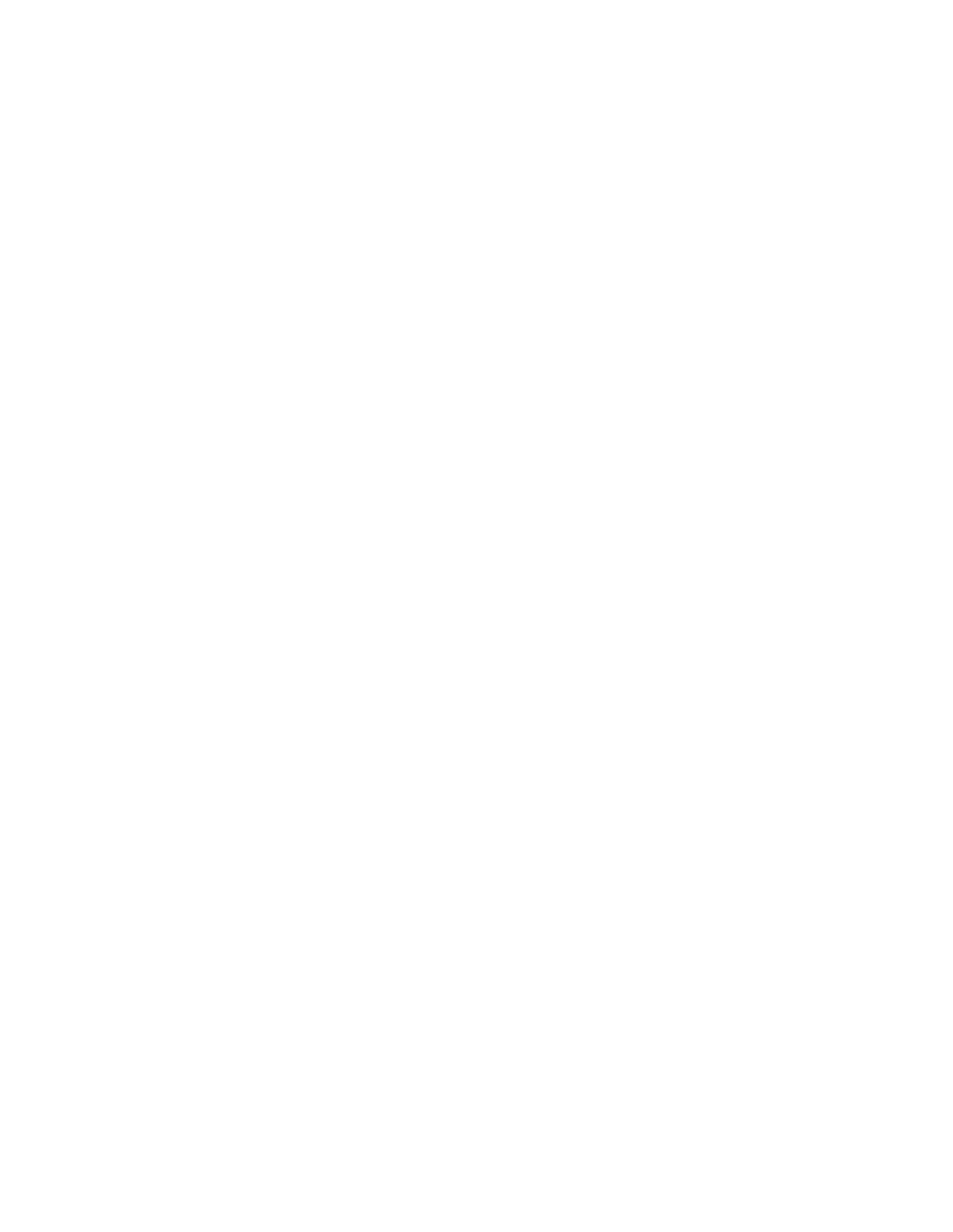

# **Table of Contents**

|      | Goal 1: Protect Today's Electric Grid and Enhance Preparedness 3                                                                                                            |
|------|-----------------------------------------------------------------------------------------------------------------------------------------------------------------------------|
|      |                                                                                                                                                                             |
| 1.1. |                                                                                                                                                                             |
| 1.2  | Coordinate and Improve Forensic, Law Enforcement, and Protection Capabilities 7                                                                                             |
| 1.3  | Protect against Major Isolated and Cascading Events. 7                                                                                                                      |
| 1.4  | Align Standards, Incentives, and Investment with Security Goals 9                                                                                                           |
| 1.5  | Understand and Mitigate Vulnerabilities from Interdependencies with Other                                                                                                   |
|      | Goal 2: Manage Contingencies and Enhance Response and Recovery Efforts.<br>13                                                                                               |
|      | 13                                                                                                                                                                          |
| 2.1. | 13                                                                                                                                                                          |
| 2.2  | Support Mutual Assistance for Recovering from Disruptions Caused by Physical                                                                                                |
| 2.3  | Identify Dependencies and Supply Chain Needs During Emergencies<br>15                                                                                                       |
| 2.4  | 16                                                                                                                                                                          |
|      | Goal 3: Build a More Secure and Resilient Future Electric Grid<br>17                                                                                                        |
|      | 17                                                                                                                                                                          |
| 3.1  | Understand and Manage New and Evolving Risks from Electric Grid Technologies<br>18                                                                                          |
| 3.2  | Develop and Deploy Security and Resilience Tools and Technologies<br>20                                                                                                     |
| 3.3  | Integrate Security and Resilience into Planning, Investment, Policy Decision-Making,<br>and Coordination Regarding Cross-Border Electric Grid Integration between the<br>20 |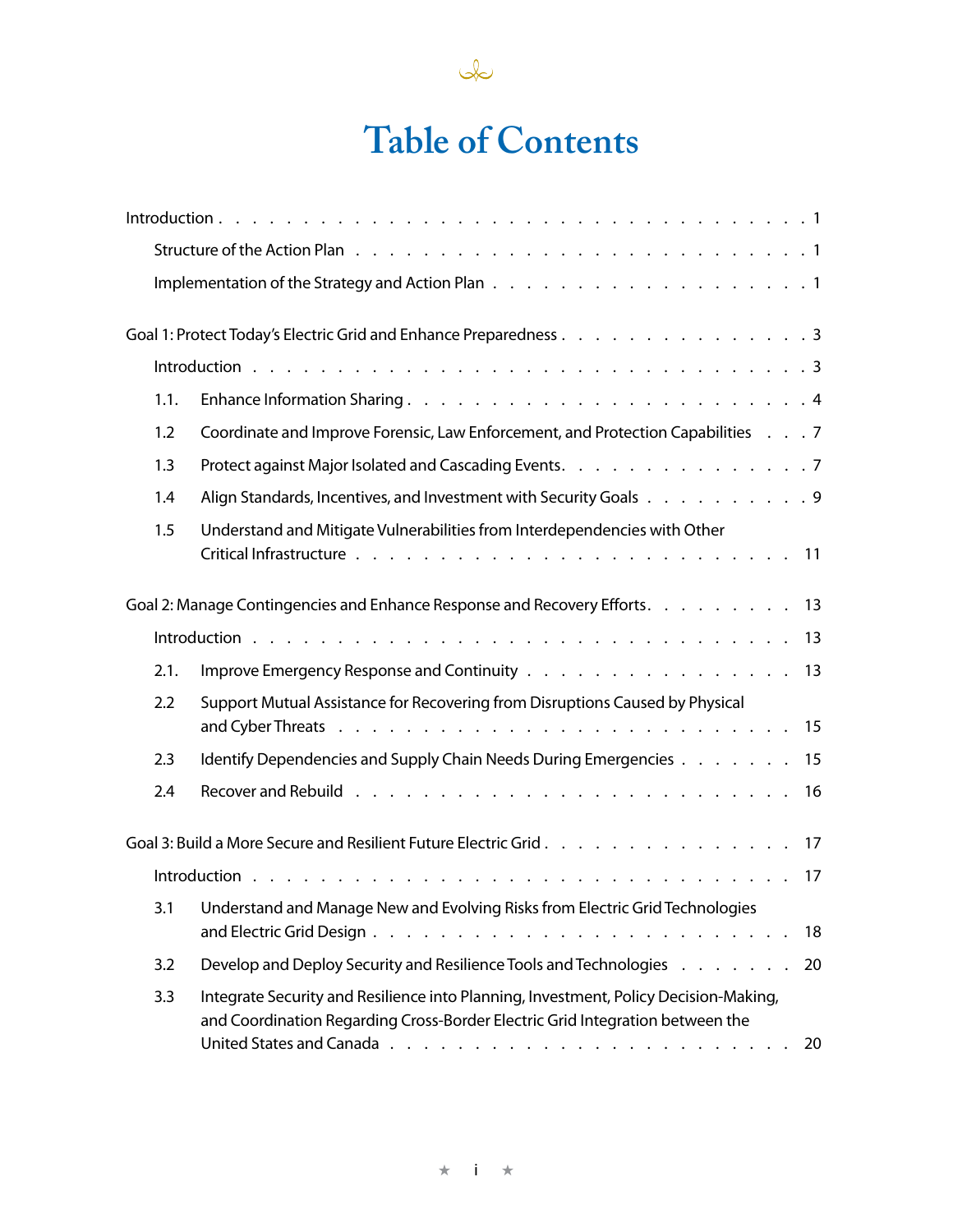#### NATIONAL ELECTRIC GRID SECURITY AND RESILIENCE ACTION PLAN

| 3.4     | Understand and Mitigate Risks Posed by Climate Change. 22 |
|---------|-----------------------------------------------------------|
| $3.5 -$ |                                                           |
|         |                                                           |
|         |                                                           |
|         |                                                           |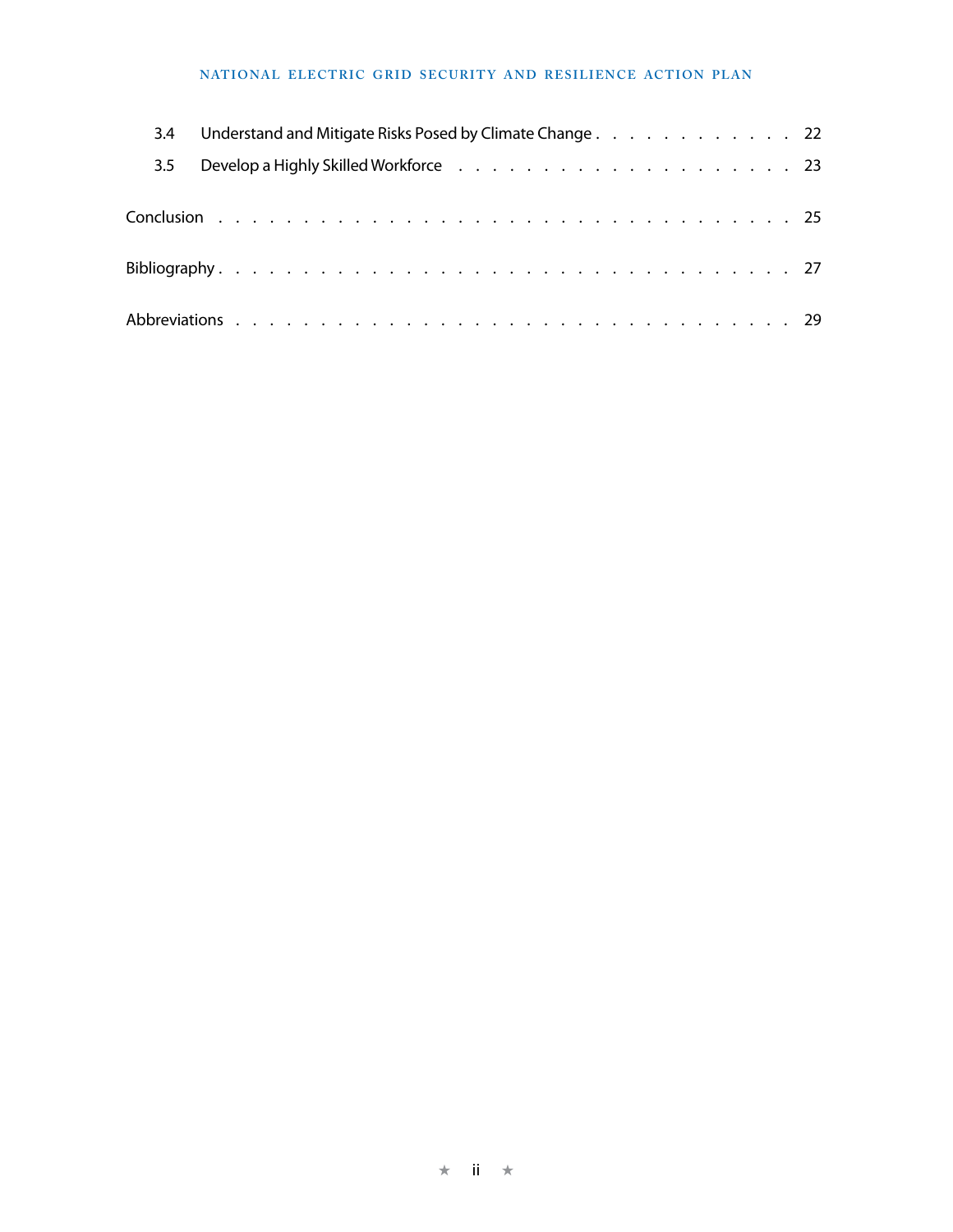# **Introduction**

نكك

The *Joint United States-Canada Electric Grid Security and Resilience Strategy* (Strategy) is a collaborative effort between the Federal Governments of the United States and Canada and is intended to strengthen the security and resilience of the U.S. and Canadian electric grid from all adversarial, technological, and natural hazards and threats. The Strategy, released concurrently with this *National Electric Grid Security and Resilience Action Plan* (Action Plan), details bilateral goals to address the vulnerabilities of the respective and shared electric grid infrastructure of the United States and Canada, not only as an energy security concern, but for reasons of national security. The implementation of the Strategy requires continued action of a nationwide network of governments, departments and agencies (agencies), and private sector partners. This Action Plan details the activities, deliverables, and timelines that will be undertaken primarily by U.S. Federal agencies for the United States to make progress toward the Strategy's goals.

The security and resilience of the integrated U.S. and Canadian electric grid is dynamic. New threats, hazards, and vulnerabilities emerge even as the two countries work to prevent, protect against, and mitigate their potential consequences and to improve their ability to respond to, and recover from, disruptive incidents. Secure and reliable electricity is essential for safe and continued operation of infrastructure owned by businesses, governments, schools, hospitals, and other organizations.

## **Structure of the Action Plan**

The Strategy defines three strategic goals to reduce the systemic risk to the electric grid through combined and aligned organizational, technical, and policy efforts across the public and private sectors. This Action Plan is organized around the same three strategic goals:

- **1.** Protect Today's Electric Grid and Enhance Preparedness
- **2.** Manage Contingencies and Enhance Response and Recovery Efforts
- **3.** Build a More Secure and Resilient Future Electric Grid

## **Implementation of the Strategy and Action Plan**

The Secretaries of Energy and Homeland Security, in coordination with other agencies and stakeholders, will lead the implementation of the Strategy and Action Plan. The Secretaries of Energy and Homeland Security will report annually to the Assistant to the President for Homeland Security and Counterterrorism and the Assistant to the President for Science and Technology on progress made in implementing the Strategy and Action Plan in coordination with other agencies. Agencies are also expected to take steps to increase the security and resilience of the electric grid that are not explicitly included in either the Strategy or Action Plan. These efforts will also be included in the progress report to the President. This Action Plan is not intended to, nor does it, create any binding obligations under international law.

The Action Plan focuses on U.S. Federal actions that may be taken within current statutory authorities and resources. Implementation of these actions will occur in consultation with State and provincial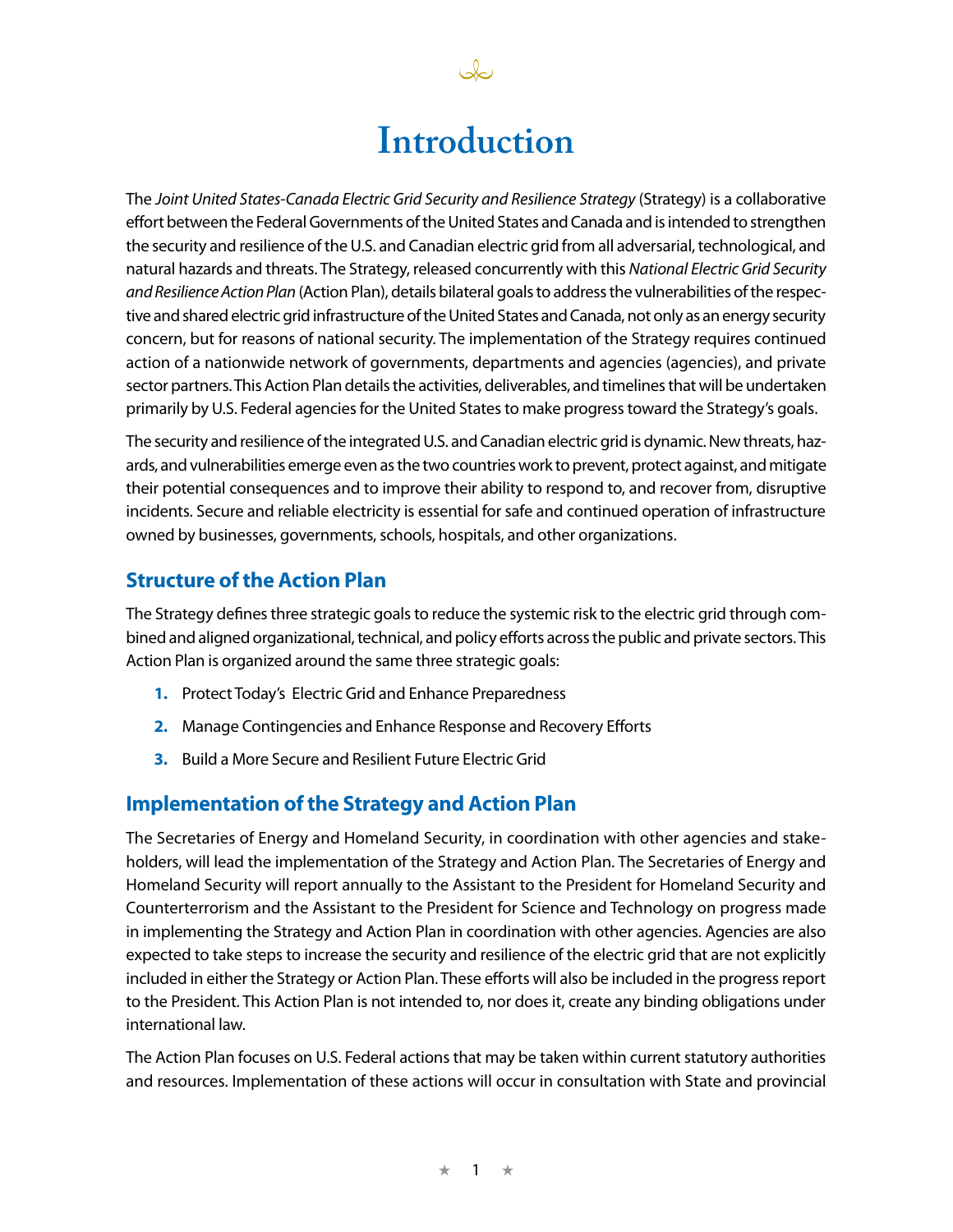#### **NATIONAL ELECTRIC GRID SECURITY AND RESILIENCE ACTION PLAN**

governments, regulators, and utilities, where applicable, and will require the sustained, coordinated, and complementary efforts of individuals and groups from both the United States and Canada, including many who contributed to the development of the Strategy, such as private sector partners, policy makers, and the public. Agencies will engage with private sector partners to the extent permitted by and consistent with applicable law and policy, including, but not limited to, the Federal Advisory Committee Act (FACA), 5 U.S.C. App. 2.

 Iterations and future developments of this effort will be guided by each country's Action Plan to pursue the goals of the Strategy. The Strategy sets the groundwork upon which to build future activity, just as multiple prior executive branch efforts informed the Strategy:

- Presidential Policy Directive (PPD) 8, "National Preparedness" (2011), PPD 21, "Critical Infrastructure Security and Resilience" (2013), and PPD 41, "United States Cyber Incident Coordination" (2016);
- Executive Order 13636, "Improving Critical Infrastructure Cybersecurity," Executive Order 13653, "Preparing the United States for the Impacts of Climate Change" (2013), and Executive Order 13744, "Coordinating Efforts to Prepare the Nation for Space Weather Events" (2016);
- Presidential Memorandum, "Climate Change and National Security" (2016);
- *National Space Weather Strategy* and *National Space Weather Action Plan* (2015).

#### **Statement from the Office of Management and Budget**

The actions specified in the *National Electric Grid Security and Resilience Action Plan* are intended to inform the policy development process and are not intended as a budget document. The commitment of Federal resources to support these activities will be determined through the usual executive branch budget processes. Implementation of many of the actions in this report may require additional resources, and these resources could be newly authorized or redirected from lower-priority Federal agency activities.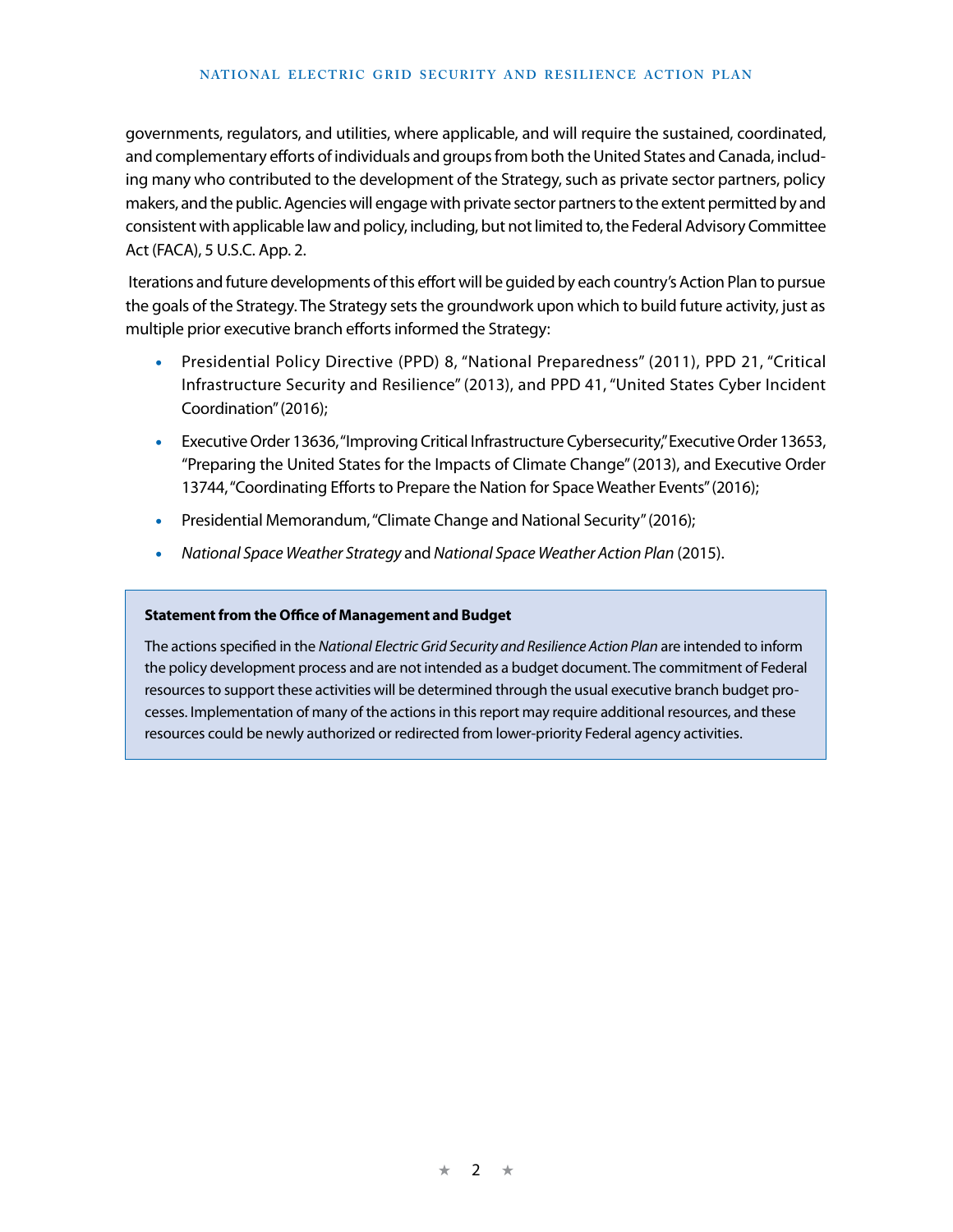

# **Goal 1: Protect Today's Electric Grid and Enhance Preparedness**

# **Introduction**

A secure and resilient electric grid that protects system assets and critical functions and is able to withstand and recover rapidly from disruptions is a priority of the United States. To achieve the goal of protecting today's grid, private sector entities, as well as Federal, state, and local governments, must coordinate their activities through timely and effective information sharing. Information sharing is crucial for ensuring electric grid security, and must involve Federal Government agencies, industry owners, operators, third-party participants from the private and public sector, and other key stakeholders who would benefit from actionable threat, hazard, and vulnerability information. Further, information sharing across and within these groups must be timely and effective to facilitate prudent, efficient, evidencebased investments in the electric grid's security.

Protecting against and mitigating cyber and physical risks to the electric grid in a prioritized manner requires that public and private sector partners continue to work together to: improve their joint understanding of threats, hazards, vulnerabilities, and consequences; prioritize protection and mitigation efforts against cyber and physical risks; build and validate response capabilities and investigate threats; and enhance the current performance of the electric grid and dependent systems.

Isolated or complex events with cascading effects that take place can have major consequences for the electric grid and adversely affect national security, economic stability, and public health and safety. Securing and encouraging investments in risk reduction in the existing electric grid and against such consequences is central to the national security goals of the United States. The United States will strengthen interactions between regulatory structures and operational requirements and augment current incentives to encourage investment in protective measures for both persistent risks and outlier events.

Ensuring the security and resilience of the electric grid requires analyzing system vulnerabilities, including interdependencies, to identify risk management priorities. These measures will improve the electric grid's physical security and cybersecurity and accelerate the restoration of electricity after disruptions.

The United States will pursue the following objectives to achieve the strategic goal of protecting today's electric grid and enhancing preparedness:

- **1.1.** Enhance Information Sharing
- **1.2.** Coordinate and Improve Forensic, Law Enforcement, and Protection Capabilities
- **1.3.** Protect against Major Isolated and Cascading Events
- **1.4.** Align Standards, Incentives, and Investments with Security Goals
- **1.5**. Understand and Mitigate Vulnerabilities from Interdependencies with Other Critical Infrastructure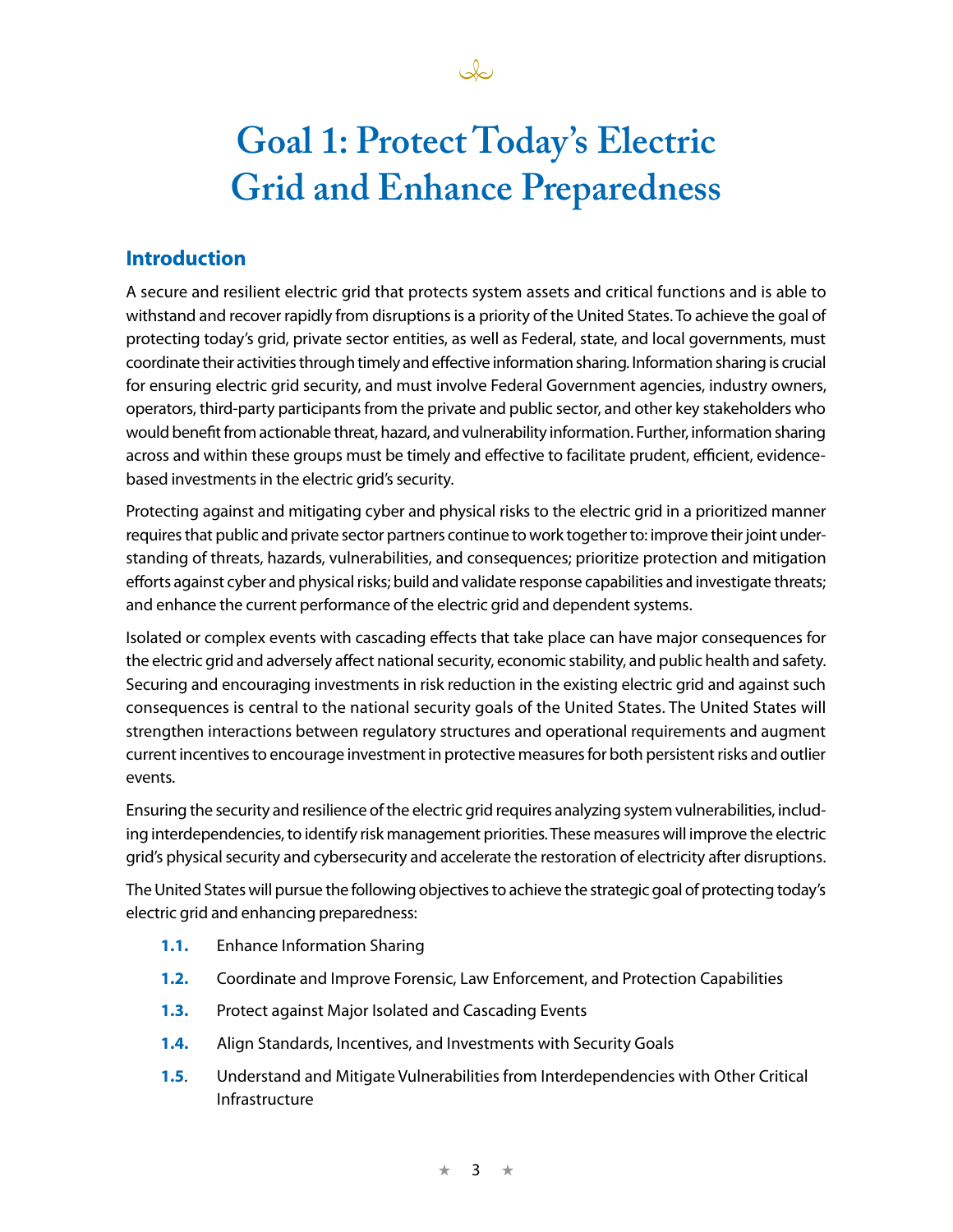## **1.1. Enhance Information Sharing**

Measures to improve security and resilience rely on timely and effective information sharing across and within governments and industry. The United States will enhance information sharing across and within governments and industry with partners who own, operate, protect, and rely on the electric grid. The Nation will build organizational capacity to manage risks jointly and establish clear roles and responsibilities for communicating risks and other information. Further, we will develop timely and effective responses to critical threat, hazard, and vulnerability information, including tactical and strategic intelligence data.

The following actions will be taken to enhance information sharing:

**1.1.1** The Department of Energy (DOE) will improve tools, protocols, and methods for sharing essential elements of information and situational awareness.

**Deliverable:** Strategy to identify, develop, and improve situational awareness tools

**Timeline:** Within 180 days of the publication of this Action Plan

**1.1.2** The Department of Homeland Security (DHS), through the National Cybersecurity and Communications Integration Center (NCCIC), will continue to share regular alerts, warnings, and bulletins on cybersecurity vulnerabilities, mitigations, and best practices developed by the U.S. Computer Emergency Readiness Team (US-CERT) and the Industrial Control Systems Cyber Emergency Response Team (ICS-CERT).

**Deliverable:** Various alerts, advisories, and related products and information

#### **Timeline:** Ongoing

**1.1.3** DHS will provide programs to expand and expedite the flow of cybersecurity information with critical infrastructure partners to enable protection of the electric grid.

**Deliverable:** Continued enhancement and development of the Cyber Information Sharing and Collaboration Program (CISCP), Enhanced Cybersecurity Services (ECS) program, and the Automated Indicator Sharing (AIS) initiative

#### **Timeline:** Ongoing

**1.1.4** DHS, through the NCCIC, will collaborate with the Government of Canada and U.S. and Canadian critical infrastructure owners and operators to exchange information on vulnerabilities, threats, mitigations, and best practices concerning the electric grid.

**Deliverable:** Product exchanges and participation in joint industry briefings

#### **Timeline:** Ongoing

**1.1.5** DHS, in coordination with other Federal partners including DOE and other Sector Specific Agencies (SSAs) as warranted through the existing partnership framework model, will continue to convene threat and information sharing engagements comprised of government entities and private-sector partners, including those from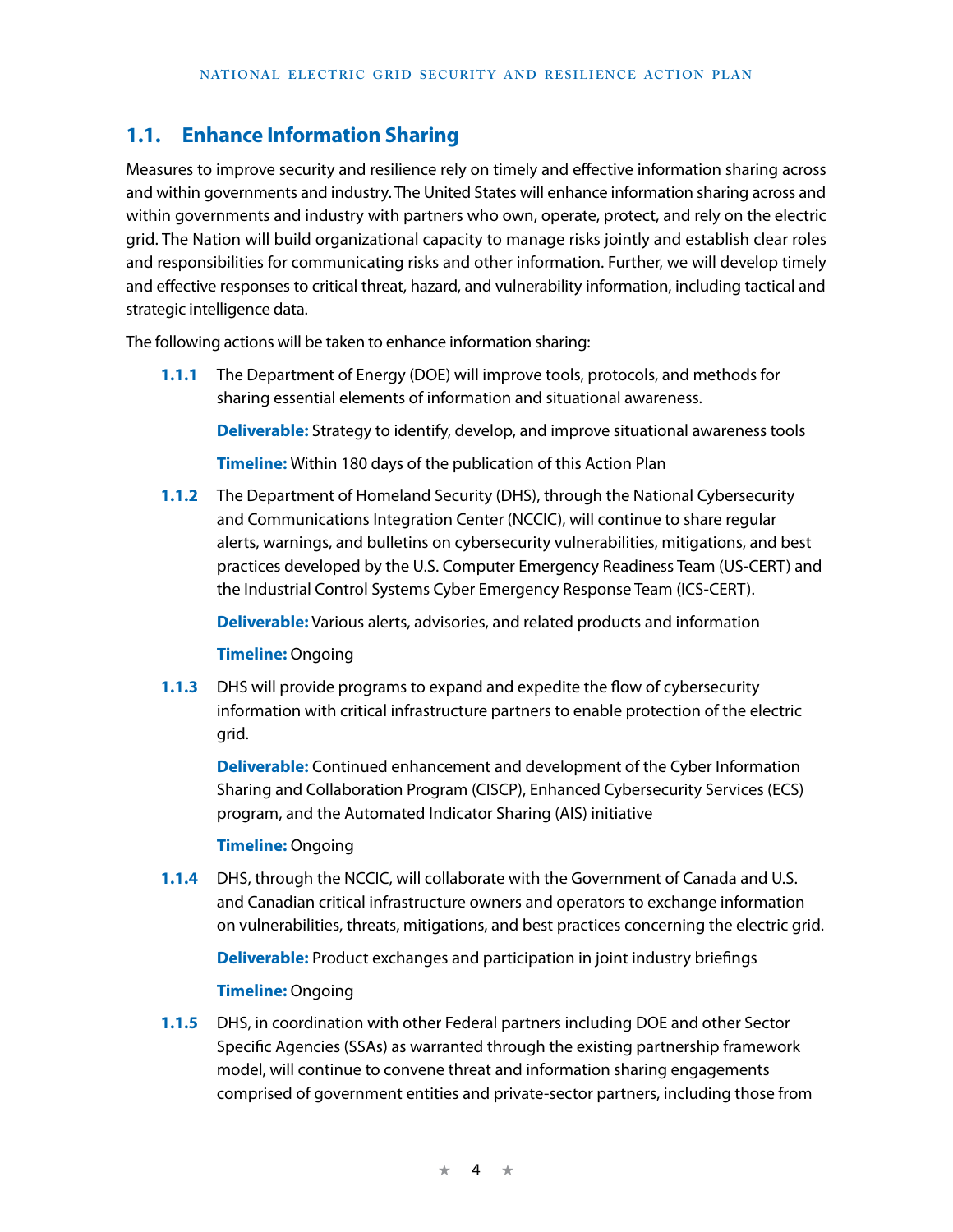the Electricity Subsector. Leveraging lessons learned and best practices, DHS will work closely with SSAs to help inform products and resources intended to mitigate risk and inform security decisions.

**Deliverable:** Targeted threat outreach and information sharing engagements

**Timeline:** As needed (threat-dependent)

**1.1.6** DOE, in coordination with electric sector stakeholders, will further enhance cyber incident response and information sharing programs to facilitate the exchange of cybersecurity information to enable protective actions or response strategies, such as the Cybersecurity Risk Information Sharing Program (CRISP).

**Deliverable 1:** Continued enhancement and exercise of cyber incident response coordination and information sharing procedures, through existing platforms as appropriate

**Timeline 1:** Within 120 days of the publication of this Action Plan

**Deliverable 2:** Demonstrated ability to share and analyze information related to control system networks across multiple private sector sites

**Timeline 2:** Within 180 days of the publication of this Action Plan

**1.1.7** DOE, as a next step to the Joint Electromagnetic Pulse Resilience Strategy, which was developed by DOE and the Electric Power Research Institute (EPRI), will generate and publically disseminate specific actions for DOE to coordinate with other Federal agencies, particularly the SSAs, national laboratories, EPRI, electric utilities, and other stakeholders through the Electricity Subsector Coordinating Council (ESCC) and the Energy Sector Government Coordinating Council (EGCC) to reduce electromagnetic pulse (EMP) vulnerabilities to the electricity sector.

**Deliverable:** DOE EMP Resilience Action Plan

**Timeline:** Within 30 days of the publication of this Action Plan

**1.1.8** DOE, in coordination with other agencies, will convene a discussion around roles and responsibilities for meeting industry partner information needs in the context of the electric grid. These include ensuring appropriate industry personnel have security clearances and working with the Electricity ISAC (E-ISAC) and the ESCC to disseminate both unclassified and classified information.

**Deliverable:** Analysis of information dissemination needs

**Timeline:** Within 120 days of the publication of this Action Plan

**1.1.9** DOE will improve infrastructure security preparedness by working with government and industry partners on updating tools and best practice guidelines.

**Deliverable:** Improvements to the Electricity Subsector Cybersecurity Capability Maturity Model (ES-C2M2) to address the changing threat landscape

**Timeline:** Within 1 year of the publication of this Action Plan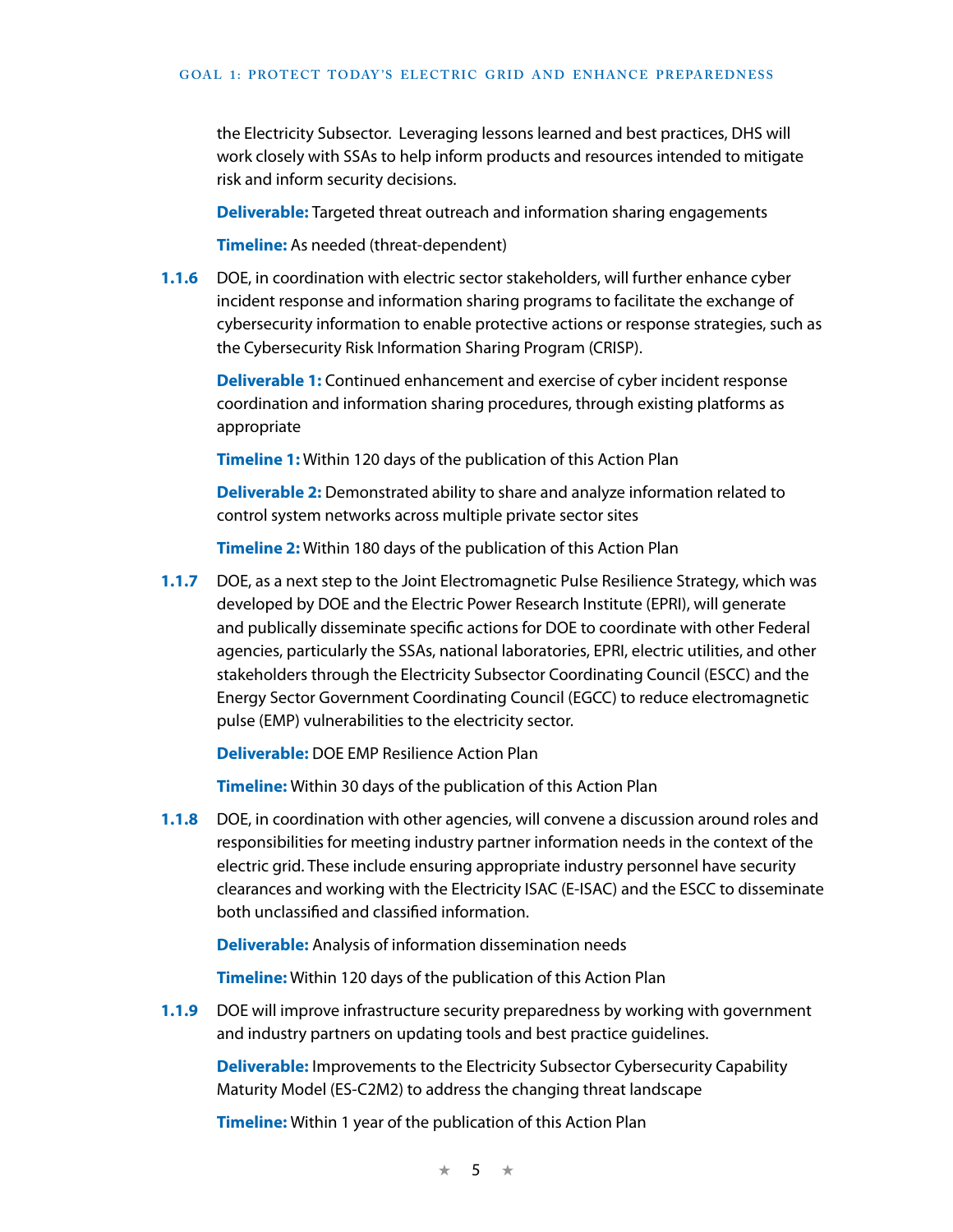#### **NATIONAL ELECTRIC GRID SECURITY AND RESILIENCE ACTION PLAN**

**1.1.10** DHS will ensure awareness of cyber risk and assessment tools that can be used by industry to measure and improve security, such as the ICS-CERT Cybersecurity Evaluation Tool (CSET) and other assessment offerings.

**Deliverable:** DHS CSET and assessment tools

#### **Timeline:** Ongoing

**1.1.11** DOE, in coordination with DHS, the Department of Defense (DOD), and other agencies; state, local, territorial, and tribal (SLTT) government partners; and the electric industry, will implement an energy sector exercise strategy through a robust exercise program. The program will be aligned to the National Exercise Program, the National Planning System, and associated response plans, including the National Cyber Incident Response Plan. It will build on existing exercises and include crosssector government coordination with critical infrastructure SSAs and participation in industry-hosted exercises to enhance the ability of the energy sector to respond to and recover from catastrophic events, including through Black Start capability.

**Deliverable:** An exercise strategy that outlines goals, objectives, and planned exercise program activities

**Timeline:** Within 1 year of the publication of this Action Plan

**1.1.12** The Department of Justice (DOJ), through the Federal Bureau of Investigation (FBI) will share, as appropriate, including via the E-ISAC and NCCIC, information relevant to, and stemming from, investigative activity, including activity undertaken pursuant to PPD 41.

**Deliverable:** FBI Liaison Alert System (FLASH) reports and FBI Private Industry Notifications (PINs)

#### **Timeline:** Ongoing

**1.1.13** DOJ, operating through the FBI, in conjunction with DHS, DOE, the U.S. Intelligence Community, the North American Electric Reliability Corporation (NERC), law enforcement partners, and others as appropriate, will engage the electric industry and private sector through "campaigns" based on emerging cyber threats. More specifically, when an adversary prepares to engage, or engages in, cyber network exploitation activity that targets the electric sector, the FBI will, as appropriate, create targeted briefings and engage with the sector to provide both technical and contextual threat and vulnerability information to aid the sector in defending their systems. Briefings can be held at the unclassified or classified level depending on the topic, and information provided will be the result of ongoing investigative activity.

**Deliverable:** Contextual briefings to provide enhanced awareness, defensive capabilities, and lessons learned

#### **Timeline:** As needed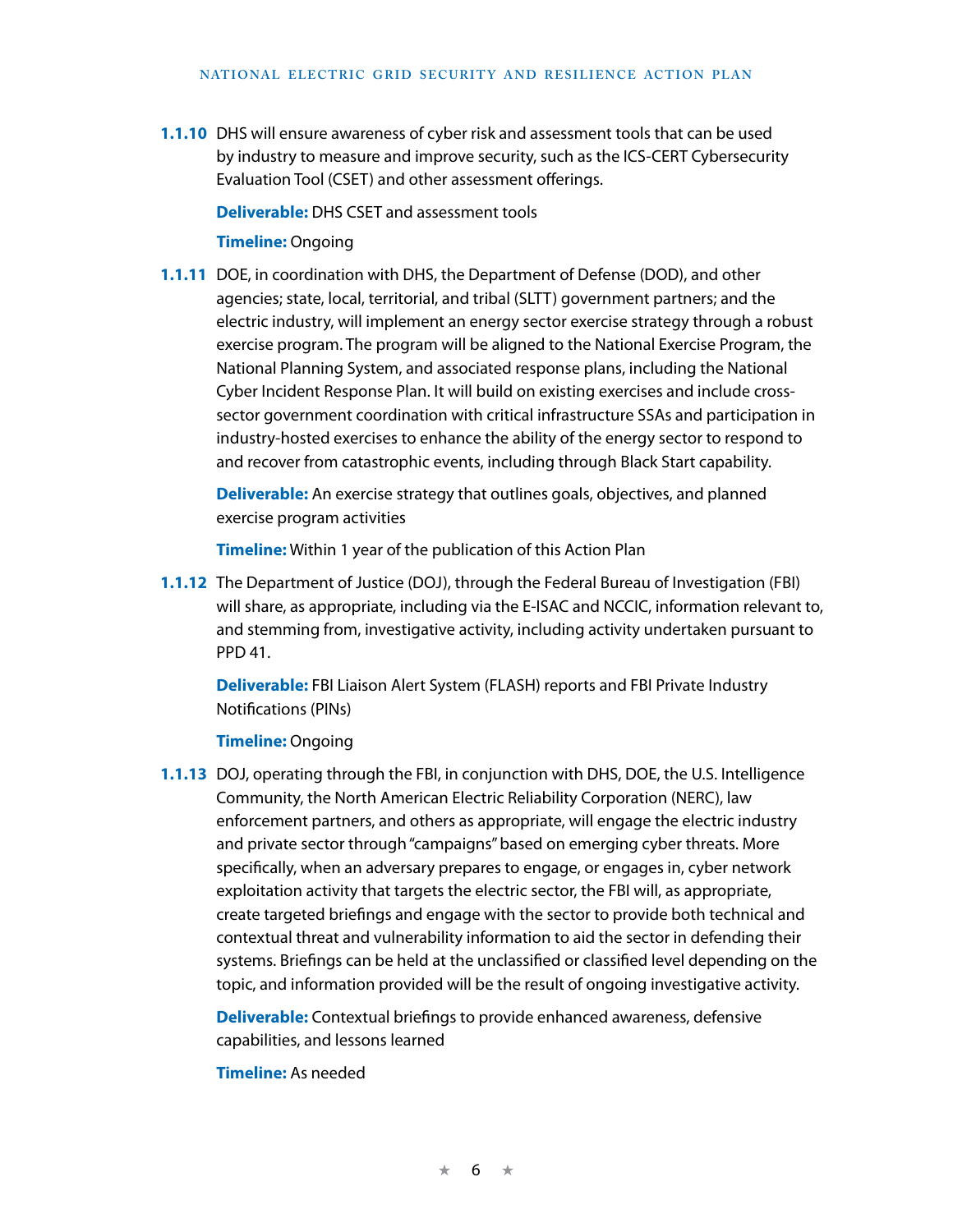# **1.2 Coordinate and Improve Forensic, Law Enforcement, and Protection Capabilities**

Federal Government agencies play an essential role in identifying threats to the electric grid. In a dynamic threat environment, the continued improvement of tools and methods to discern threats more effectively is critical. The United States will coordinate and improve processes for detecting, monitoring, analyzing, reporting, investigating, and mitigating threats to the electric grid. The Nation will also improve coordination between responsible government agencies and electric grid owners and operators to defend the electric grid.

The following actions will be taken to coordinate and improve forensic, law enforcement, and protection capabilities:

**1.2.1** DOE, in coordination with the electric industry and other agencies as appropriate, will develop a malware analysis platform for assessing threats to the electric grid and leverage currently available law enforcement platforms and cyber analysis capabilities where applicable, including design, development, testing, validation, and transition to practice of a distributed malware analysis platform. This platform will enable DOE to reverse-engineer malware to help determine any negative effects and develop a mitigation process to neutralize the malware.

**Deliverable:** Virtual energy sector advanced digital forensics platform

**Timeline:** Within 1 year of the publication of this Action Plan

**1.2.2** DOJ, through the FBI, will conduct appropriate investigative activity to respond to threats to the electric grid, including as warranted by PPD 41 and in coordination with other relevant agencies. These activities will include conducting appropriate law enforcement and national security investigative activity at the affected entity's site; collecting evidence and gathering intelligence; providing attribution; linking related incidents; identifying additional affected entities; identifying threat pursuit and disruption opportunities; developing and executing courses of action to mitigate the immediate threat; acting as the main hub for coordination with other law enforcement agencies; and facilitating information sharing and operational coordination with asset response.

**Deliverable:** Engagement in ongoing threat response activities

**Timeline:** Ongoing

#### **1.3 Protect against Major Isolated and Cascading Events**

Protection of the electric grid against major events necessitates prudent investments, more robust designs, and an all-hazards—adversarial, natural, and technological—risk approach to understanding system performance and vulnerabilities across generation, transmission, and distribution systems. The United States will continue to work in coordination with owners, operators, and other stakeholders, including SLTT governments and NERC, to protect and harden existing features of the electric grid,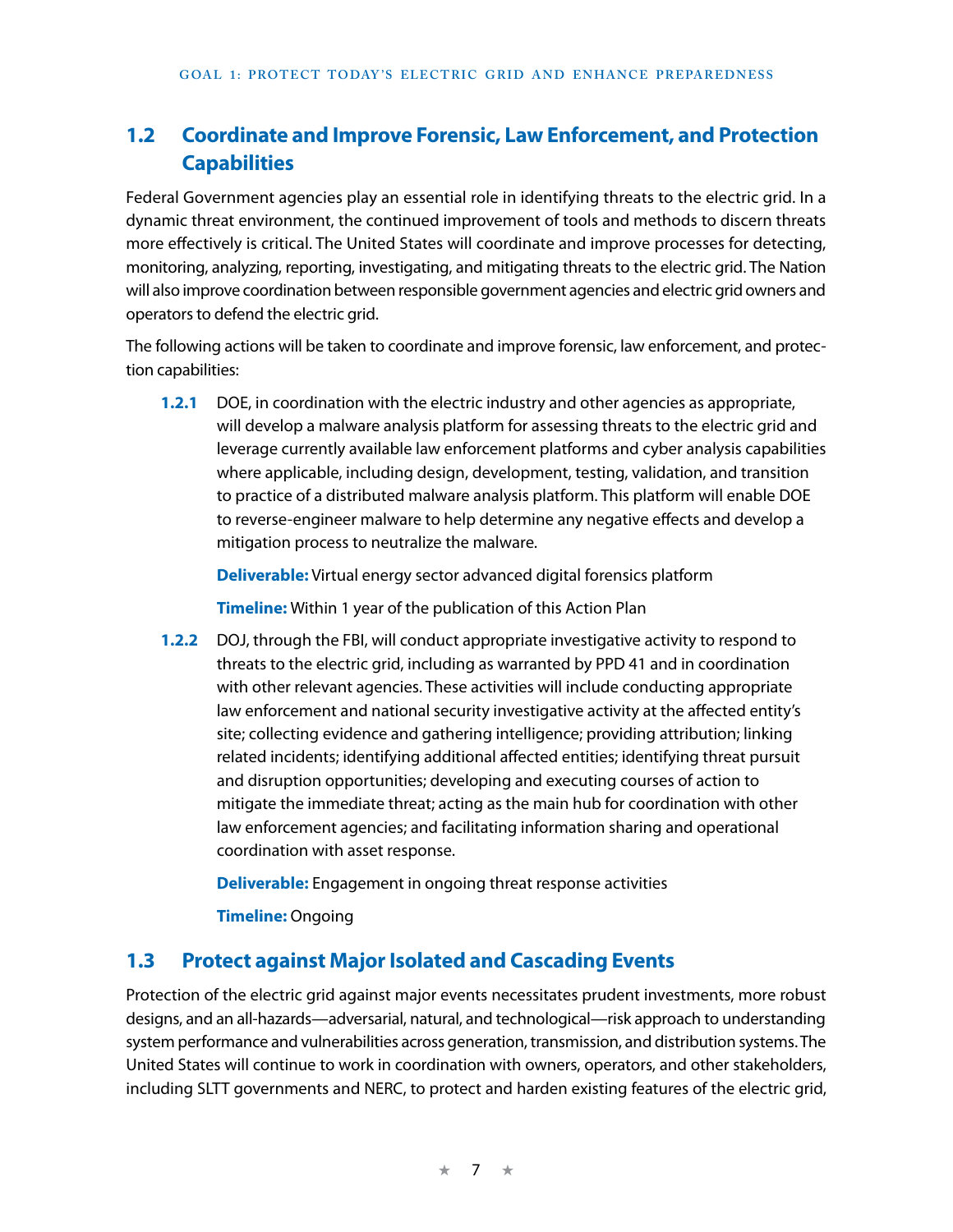identify and mitigate system-wide criticalities, and put in place measures that reduce system-wide risk. The Nation will work with partners to develop guiding principles and technical means, including automated and manual approaches, to prevent events, including cascading blackouts.

The following actions will be taken to protect against major isolated and cascading events:

**1.3.1** DOE, in coordination with SSAs as needed and other partners as appropriate, will develop methods to assess the risks of natural and human-made disasters on the electric grid and interdependencies to other sectors. DOE will coordinate with others to use the methods to assess risks and interdependencies.

**Deliverable:** Assessment of the risk to the electric grid and interdependent sectors from high-consequence threats and hazards

**Timeline:** Within 18 months of the publication of this Action Plan

**1.3.2** DHS, through the Regional Resiliency Assessment Program and in coordination with other agencies as appropriate, will continue to conduct voluntary, cooperative assessments of specific, critical electric infrastructure within a designated geographic area and conduct a regional analysis of the surrounding infrastructure to address a range of infrastructure resilience issues that could have regional or national consequences.

**Deliverable:** Assessment of the electric power sector and lifeline functions focused on regional resilience

**Timeline:** Within 1 year of the publication of this Action Plan

**1.3.3** DOE, in collaboration with SLTT communities, will support the development of plans to facilitate and accelerate the restoration of energy systems during emergencies.

**Deliverable:** Regional/state energy assurance plans

**Timeline:** Within 1 year of the publication of this Action Plan

**1.3.4** DOE, in coordination with industry, will continue to develop operational tools that complement current efforts in the private sector to mitigate cascading events.

**Deliverable:** Dynamic contingency analysis tool

**Timeline:** Within 180 days of the publication of this Action Plan

**1.3.5** DOE, in coordination with other agencies, will investigate the need for revised procedures to protect or restore the reliability of critical electric infrastructure and complete the analytical report titled "Grid Modernization Laboratory Consortium (GMLC) Metrics Development Project (1.1)" under the Grid Modernization Initiative

**Deliverable:** GMLC report

**Timeline:** Within 180 days of the publication of this Action Plan

**1.3.6** DOE, in coordination with existing exercise formats like GridEx, where appropriate,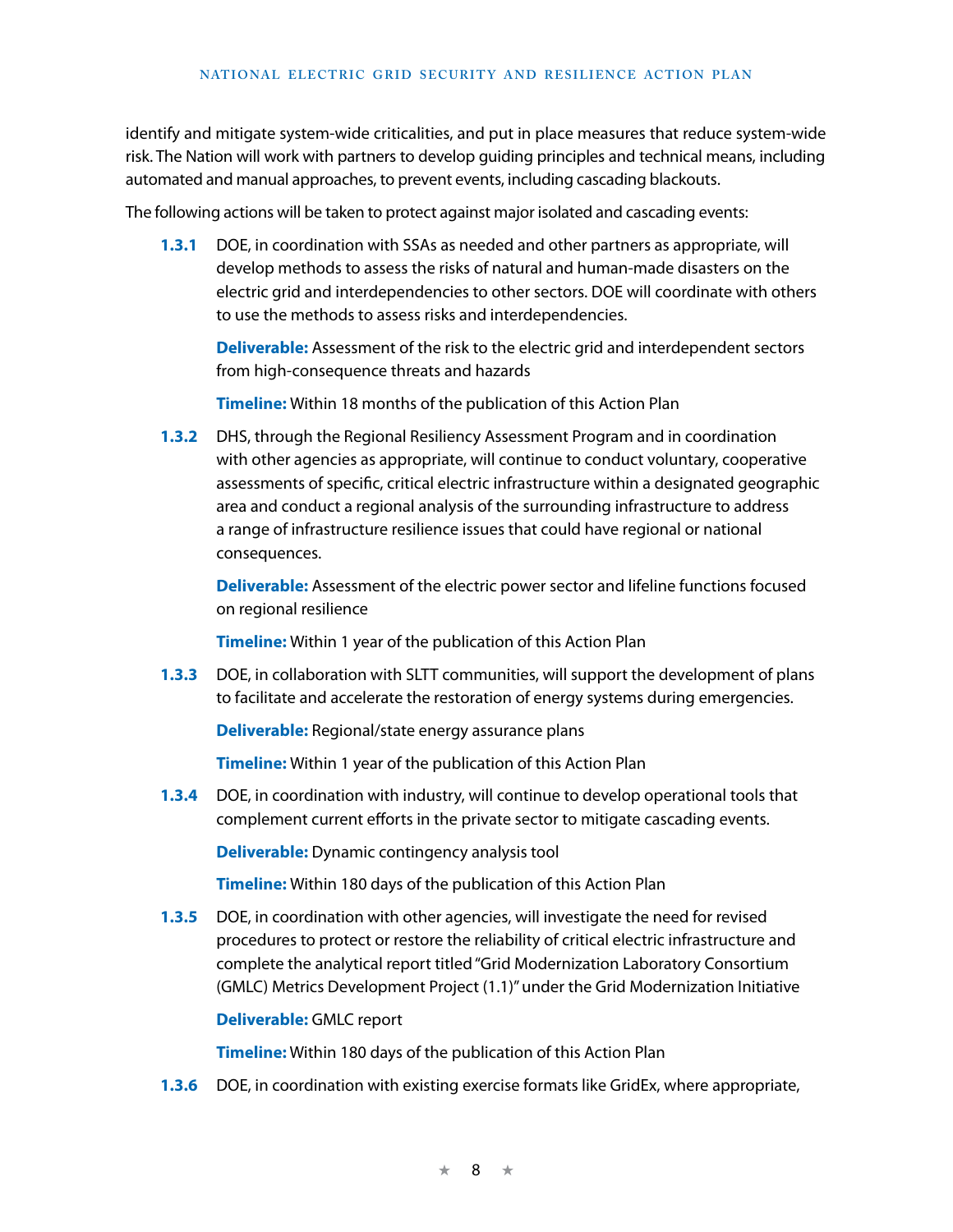will train and exercise the Electric Grid Security Emergency authority as required by the Fixing America's Surface Transportation (FAST) Act.

**Deliverable:** Exercise, coordinated with existing exercise programs, where appropriate, to test procedures for executing the Electric Grid Security Emergency authority enumerated in the FAST Act

**Timeline:** Within 1 year of the publication of this Action Plan

**1.3.7** DHS, through its Cyber Resilience Review (CRR) and CSET, will offer risk-based assessments to supplement existing risk management activities in the private sector.

**Deliverable:** Cyber risk assessments made available to private sector partners

**Timeline:** Ongoing

#### **1.4 Align Standards, Incentives, and Investment with Security Goals**

Investment planning for security and resilience measures necessitates a clear assessment of the potential value of the proposed investments and operating costs, and an alignment of those costs with regulatory processes and tools for prudent cost recovery, including tools for valuing security. The United States will develop tools to connect security and resilience decision-making to infrastructure investment and financing, and to improve the balance of investment in risk-reduction measures and response and recovery investments.

The following actions will be taken to align standards, incentives, and investment with security goals:

**1.4.1** DOE, in coordination with other agencies, will inform decisions incorporating security and resilience concerns—especially to improve the balance of investment in risk reduction versus response and recovery investments—including value proposition.

**Deliverable:** A project plan for reports on key questions informing policymaker and stakeholder discussions and decisions, that incorporates expertise from across DOE and other agencies

**Timeline:** Within 180 days of the publication of this Action Plan

**1.4.2** DOD, in coordination with DHS, DOE, and other agencies, will work with utilities to identify segments of the commercial electric grid that most directly support key national security missions.

**Deliverable:** Identification of the defense critical electric infrastructure and associated owners and operators

**Timeline:** Within 180 days of the publication of this Action Plan

**1.4.3** DHS, DOE, and DOD will engage with the Federal Energy Regulatory Commission (FERC) and commercial electric grid owners and operators of the defense critical electric infrastructure to determine how they can increase security and resilience of this infrastructure and expedite recovery in case of disruption.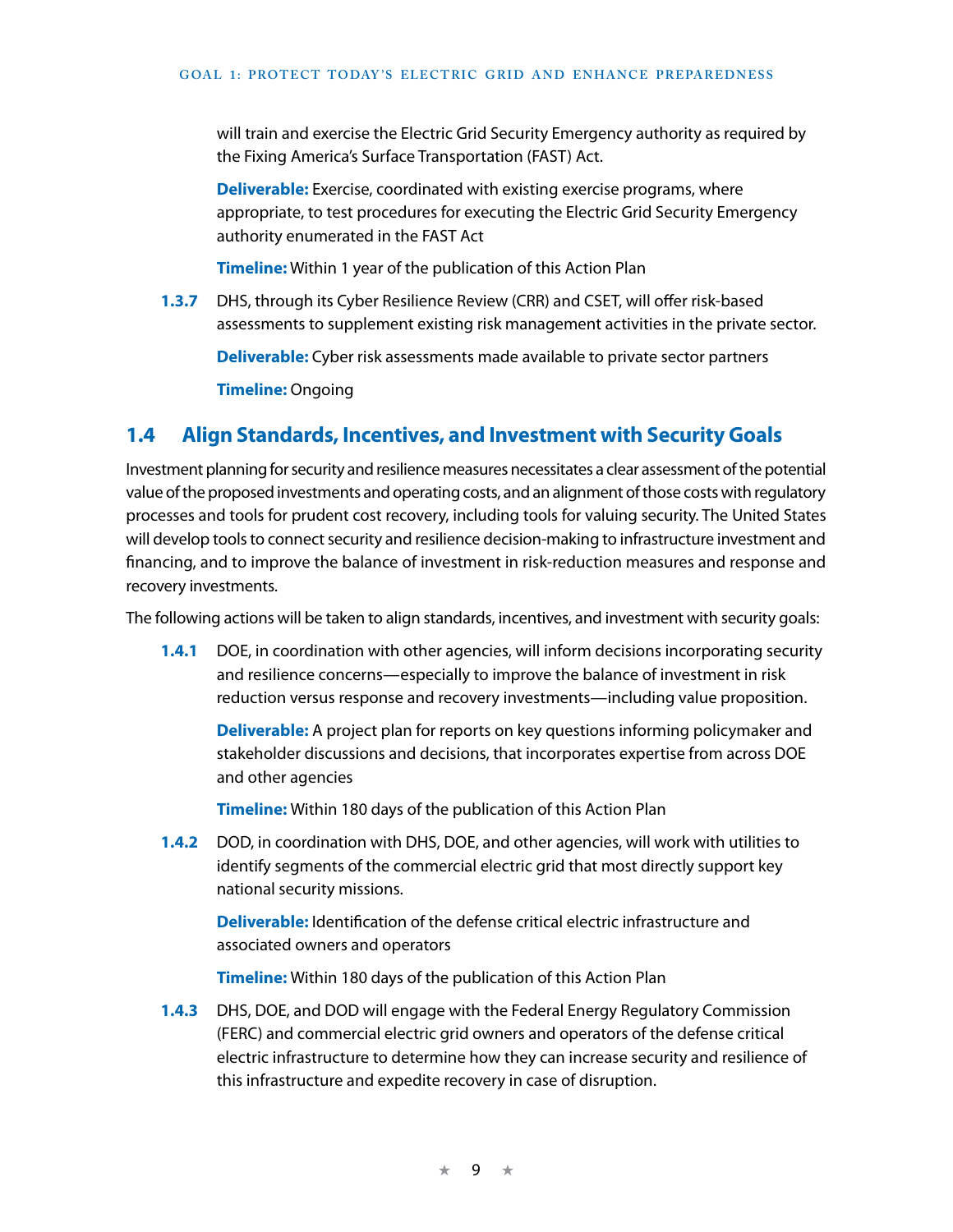**Deliverable:** Coordinated DHS, DOE, and DOD plan, including other agencies as appropriate, to engage with electric infrastructure owners and operators

**Timeline:** Within 180 days of the publication of this Action Plan

**1.4.4** DHS and DOE, in coordination with DOD and other agencies as appropriate, will work with utilities to develop methods to conduct and subsequently prioritize vulnerability and security assessments of critical electric infrastructure and dependent lifeline functions and assets.

**Deliverable:** Multi-year DHS strategy for assessing infrastructure security

**Timeline:** Within 1 year of the publication of this Action Plan

**1.4.5** The National Institute of Standards and Technology (NIST), in coordination with DOE and other stakeholder agencies and with private-public partnership organizations such as the NIST-initiated Smart Grid Interoperability Panel (SGIP) nonprofit membership organization, will work with the private sector to support the coordination of industry-led development of smart grid interoperability standards that will promote technology deployment and improve system integration.

**Deliverable:** Open Field Message Bus (OpenFMB), as coordinated by SGIP with multi-stakeholder participation, which would support distributed intelligent nodes to interact with each other through loosely coupled, secure peer-to-peer messaging for devices and systems at the edge of the electric grid, as well as the additional analysis to evaluate and enhance cybersecurity within OpenFMB to support secure deployments

**Timeline:** Within 1 year of the publication of this Action Plan

**1.4.6** DOE, in coordination with other agencies, will identify potential opportunities to create incentives to industry to deploy new technologies that will mitigate and identify risks to the electric grid and also take operational practices into account.

**Deliverable:** Technology innovation coordination strategy

**Timeline:** Within 180 days of the publication of this Action Plan

**1.4.7** DOE will engage the electric power industry on supporting Design Basis Threat (DBT) analysis for critical facilities.

**Deliverable:** Educational briefings/webinars to industry on how to best use the recently developed DBT guide to evaluate the effectiveness of the security of their facilities and operations and to design appropriate systems to protect their assets

**Timeline:** Within 180 days of the publication of this Action Plan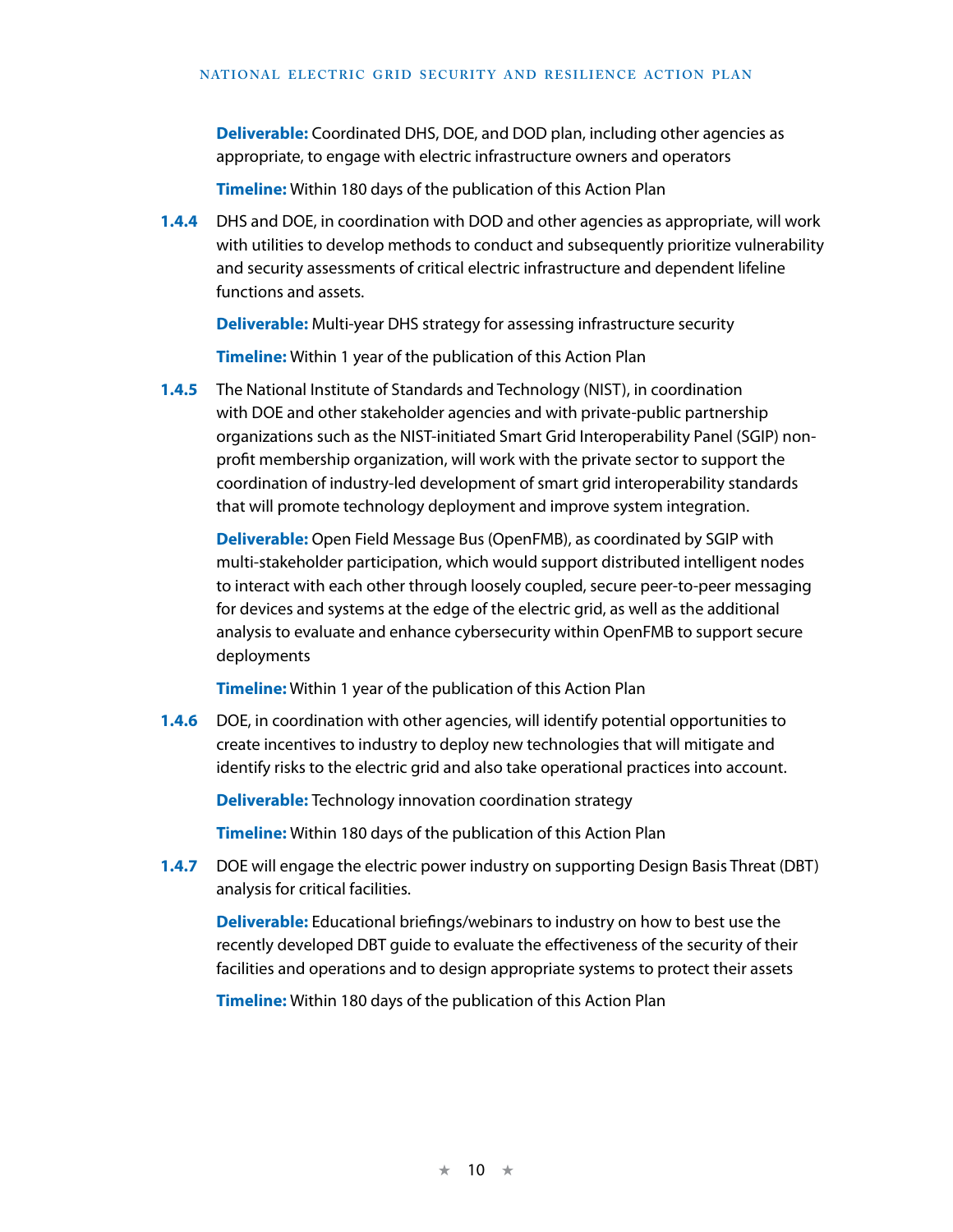# **1.5 Understand and Mitigate Vulnerabilities from Interdependencies with Other Critical Infrastructure**

The U.S. electric grid is a highly interdependent and complex system on which societal functions depend. Critical infrastructure sectors have grown increasingly reliant on continued grid operations. Likewise, in order to function, the electric grid increasingly depends on other infrastructure, such as communications systems necessary for controlling electric grid systems. The United States will work with owners, operators, and other stakeholders to improve monitoring of system-wide performance of the electric grid, improve forecasting and modeling of effects on dependent systems, and work through public-private partnerships to address vulnerabilities, including social vulnerabilities associated with dependence on the electric grid. The Nation will enhance our understanding of how different demographics may be more vulnerable in the face of disruptions. In addition, we will work with owners, operators, and other stakeholders to identify and mitigate both cyber and physical risks to and from the electric grid and other types of infrastructure, including the potential for increased vulnerability introduced by the internet of things, and electric grid interdependencies on water, natural gas, telecommunications, transportation, financial services, and national defense.

The following actions will be taken to understand and mitigate vulnerabilities from interdependencies with other critical infrastructure:

**1.5.1** DOE, in coordination with other agencies, will identify and map interdependencies to improve the ability to monitor system-wide performance of the electric grid and to forecast and model impacts on dependent systems.

**Deliverables:** Extreme event modeling and GMLC regional partnerships

**Timeline:** Within 180 days of the publication of this Action Plan

**1.5.2** The Department of Health and Human Services (HHS), in coordination with other agencies, will provide data, tools, methods, and peer-reviewed publications to support situational awareness of health and social vulnerabilities associated with dependence on electric grid systems.

**Deliverables:** Data, tools, and peer-reviewed publications to advance community situational awareness, preparedness, and resilience activities for electricitydependent, at-risk populations that may be affected by energy security and reliability

**Timeline:** Within 240 days of the publication of this Action Plan

**1.5.3** DOE, in coordination with other agencies, will develop models and methods to understand interdependencies related to the complex system of the electric grid.

**Deliverables:** GMLC architecture and interdependencies modeling tools

**Timeline:** Within 180 days of the publication of this Action Plan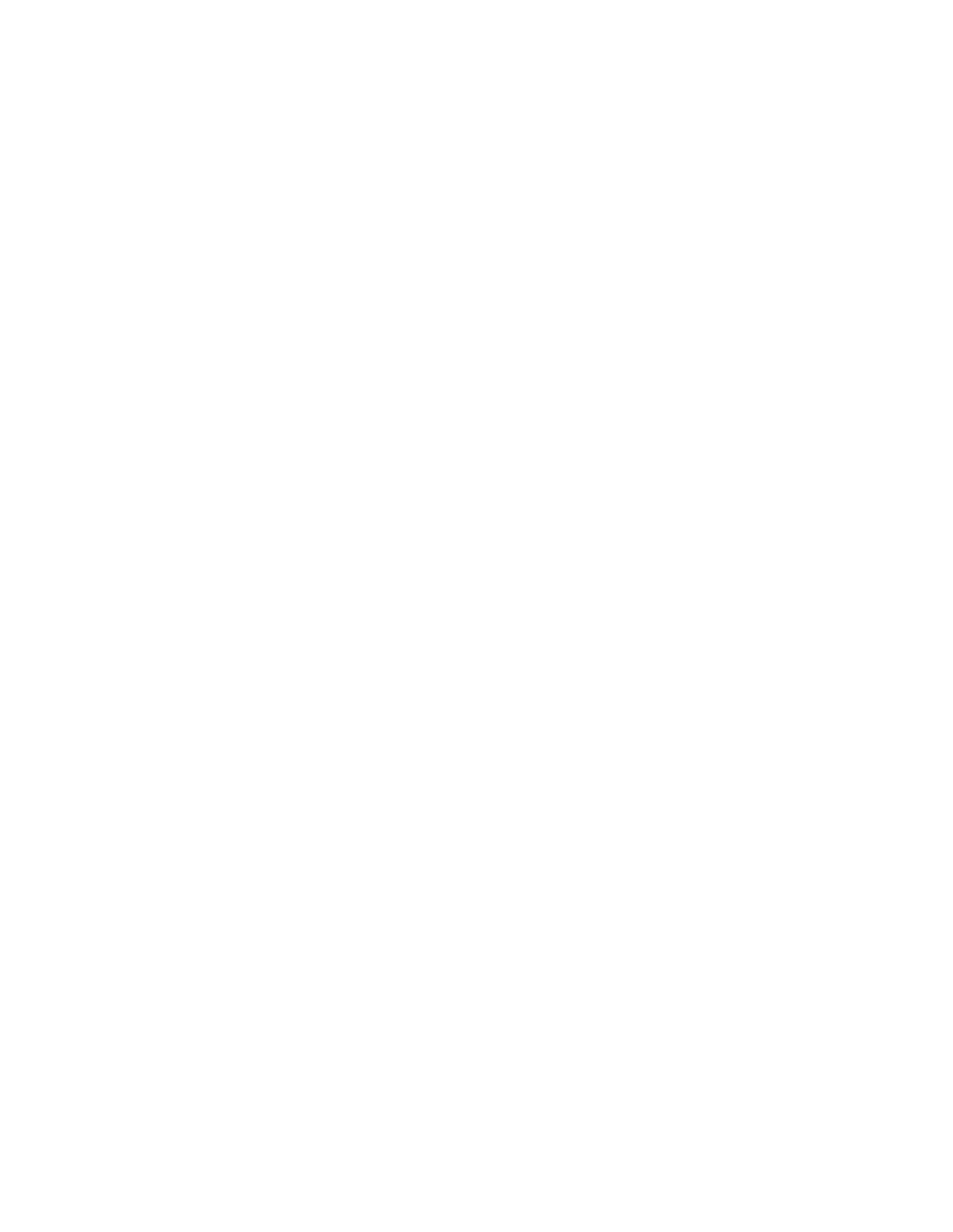# **Goal 2: Manage Contingencies and Enhance Response and Recovery Efforts**

Ja

# **Introduction**

The electric grid is composed of a highly diverse set of assets, systems, and functions, and is primarily owned and operated by the private sector in the United States or by provincial, territorial, investorowned, and municipal utilities in Canada. In part because of its complexity and physical size, the electric grid is vulnerable to disruptions from many types of hazards and threats. Enhancing response and recovery efforts depends on collaboration with all stakeholders. In the face of evolving physical threats, technological risks, cyber incidents, and natural hazards, the electric power industry has recognized the increased need for enterprise-level security and resilience by investing in response and recovery capabilities, including business continuity plans and assessments of the vulnerabilities of critical single-point assets, such as power plants, and networked features, such as transmission lines and cyber systems. The United States will work with public and private partners, especially electric grid owners and operators, to manage contingencies and enhance response and recovery efforts more effectively.

The United States will pursue the following objectives to achieve the strategic goal of managing contingencies and enhancing response and recovery efforts:

- **2.1.** Improve Emergency Response and Continuity
- **2.2.** Support Mutual Assistance for Recovering from Disruptions Caused by Physical and Cyber Threats
- **2.3.** Identify Dependencies and Supply Chain Needs During Emergencies
- **2.4.** Recover and Rebuild

## **2.1 Improve Emergency Response and Continuity**

Improving the ability of the United States to respond to an emergency and to enhance continuity of operations is imperative to building a resilient, reliable, safe, and secure electric grid, a national priority vital to competitiveness, jobs, energy security, national security, and the clean energy future for the United States. The United States will improve the ability of the public and private sectors to respond to electric grid-related emergencies through enhancing capabilities to identify the location of the problem and re-route power around affected areas. The Nation will improve the ability to assess the state of the electric grid by supporting research, development, and deployment of initiatives such as "smart grid" technology and of technological advances in electric grid monitoring. As a result, utilities can quickly and efficiently respond to power outages as well as improve business continuity when there are cyber incidents. These technologies will be designed to boost the efficiency of outage response teams and reduce utilities' operational costs by identifying where resources are needed to make repairs.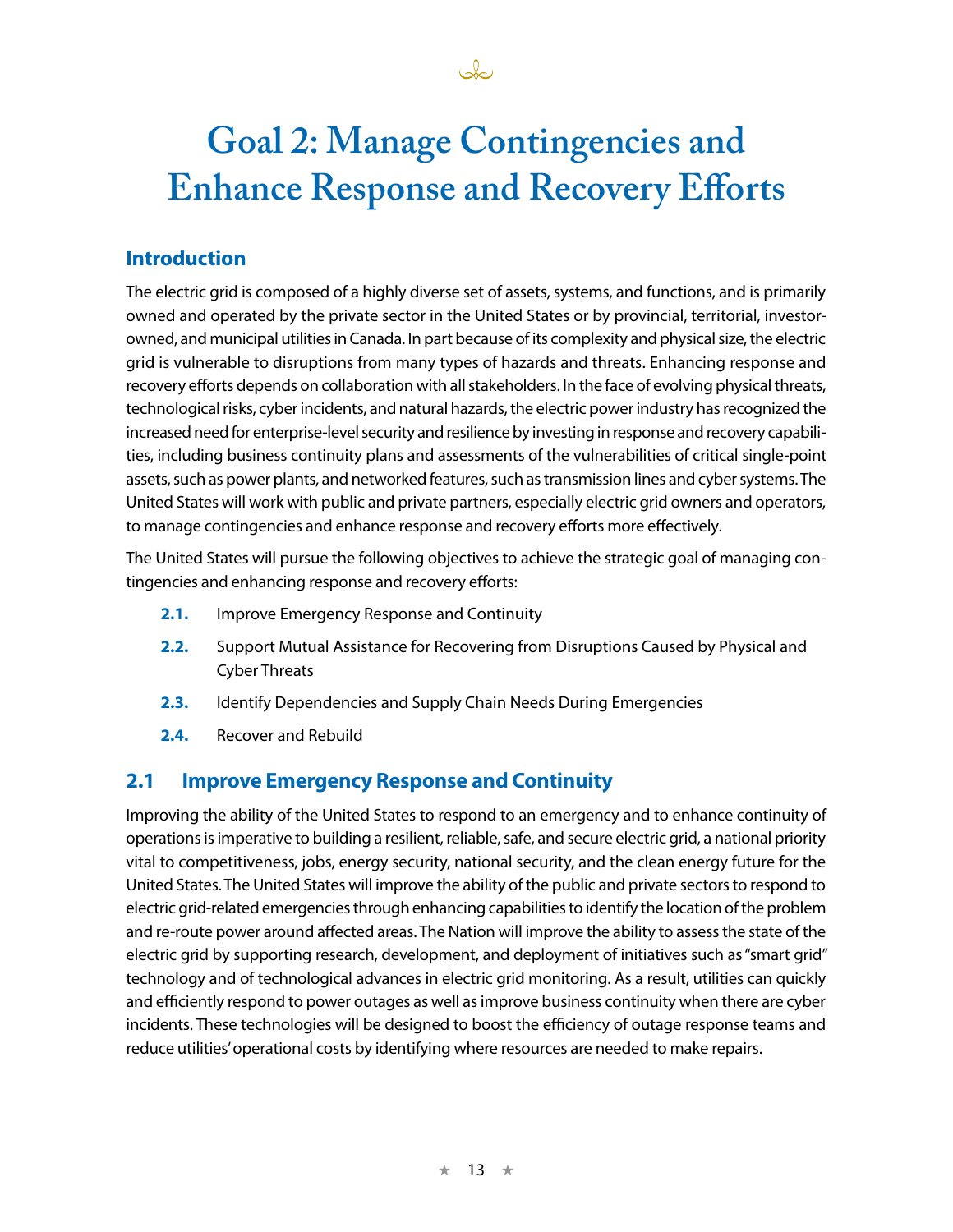The United States will also seek to encourage the expansion of public and private resources for response to and recovery from major loss-of-power events through electric grid modernization. Additional resources should include more robust equipment and systems, research and development for more resilient critical electric grid components, and hardening of assets. The Nation will coordinate assistance programs as appropriate to encourage the public and private sectors to refine existing response and recovery plans, develop new ones, and engage in training for and exercising of those plans.

The following actions will be taken to improve emergency response and continuity:

**2.1.1** DOE will continue to engage with electric power public and private partners to encourage the development and implementation of secure smart grid technologies.

**Deliverable:** Analysis of the electric power sector outlining the level of implementation of smart grid technologies in electric grid infrastructure

**Timeline:** Within 1 year of the publication of this Action Plan

**2.1.2** DHS, through the Federal Emergency Management Agency (FEMA) and in coordination with DOE and other agencies, will finalize and publish an all-hazards Power Outage Incident Annex (POIA) to the Federal Interagency Operations Plans (FIOPs) for response and recovery.

#### **Deliverable:** POIA

**Timeline:** Within 6 months of the publication of this Action Plan

**2.1.3** DHS, in coordination with other agencies, will produce the National Cyber Incident Response Plan (NCIRP).

#### **Deliverable:** Updated NCIRP

**Timeline:** Within 180 days of the publication of this Action Plan

**2.1.4** DHS, through FEMA, in coordination with DOE, DOJ through the FBI, other agencies, SLTT governments, and industry, will plan and exercise response procedures for incidents that may exploit sector interdependencies and that would require crosssector coordination. The plans and procedures should complement PPD 41, the National Planning Frameworks, and, for significant cyber incidents, the NCIRP.

**Deliverable:** Cross-sector electric grid response exercise

**Timeline:** Within 240 days of the publication of this Action Plan

**2.1.5** DOE will increase the ability to monitor grid impacts and restoration through enhancing situational awareness tools such as the Environment for Analysis of Geo-Located Energy Information (EAGLE-I) by integrating the ability to intake data directly from energy sector partners, perform big data analysis as appropriate, and share energy sector situational awareness with interagency mission partners.

**Deliverable:** Data coverage expansion of the EAGLE-I tool and additional functions for use by the response community

**Timeline:** Within 120 days of the publication of this Action Plan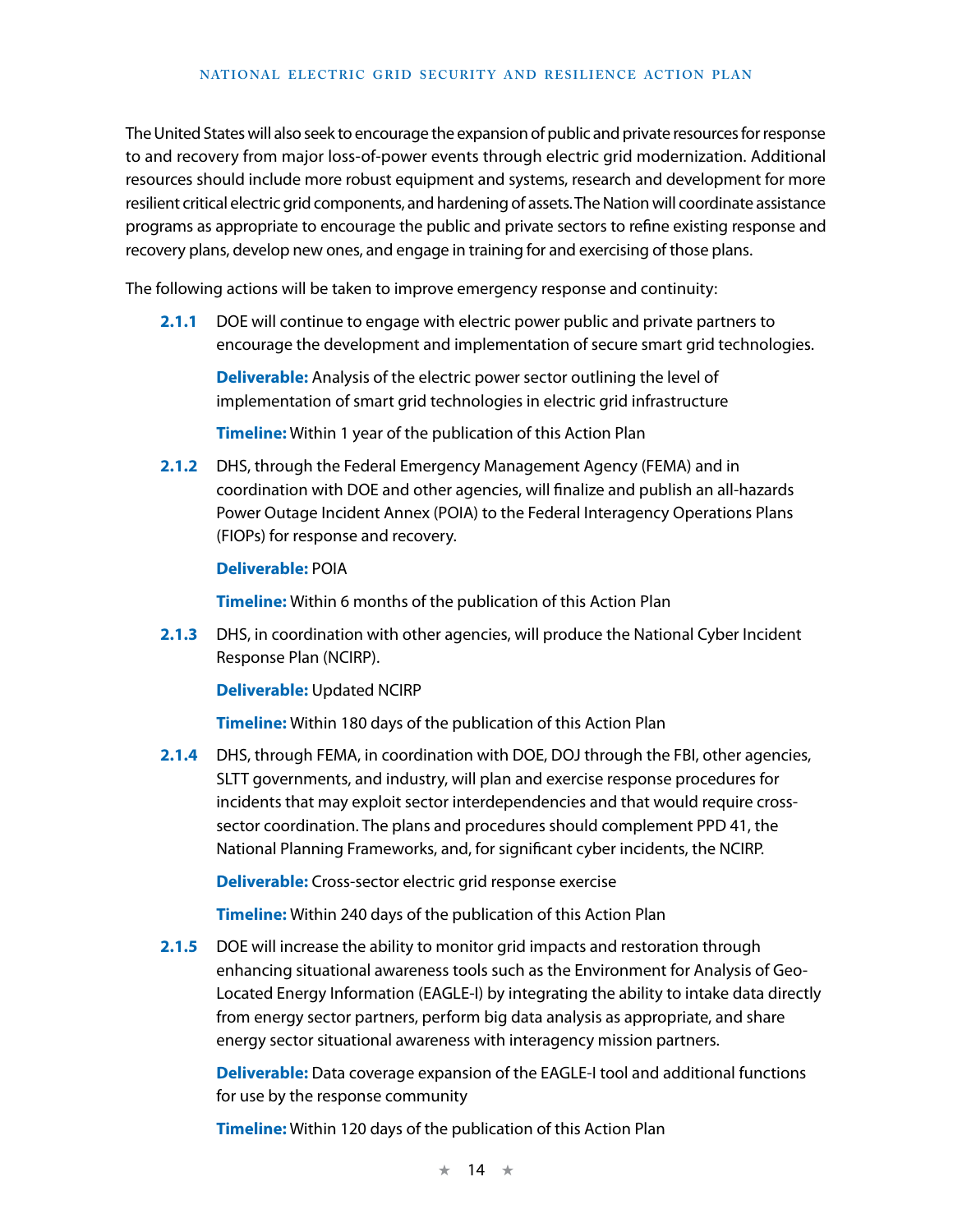**2.1.6** DOE, in coordination with regulatory agencies and the electric power industry and in support of the *National Space Weather Strategy* and the *National Space Weather Action Plan*, will define data requirements that facilitate a centralized reporting system to collect real-time information on the status of the electric power transmission and distribution system during geomagnetic storms.

**Deliverable:** Defined data requirements

**Timeline:** Within 90 days of the publication of this Action Plan

# **2.2 Support Mutual Assistance for Recovering from Disruptions Caused by Physical and Cyber Threats**

The speed with which power systems can be restored after a disruption depends, in part, on the resources available for recovery. Utilities in the United States have a long history of providing mutual assistance in the event of disruptions through agreements, whereby requesting utilities typically reimburse responding companies on a cost-recovery basis. The United States will continue to explore organizational and regulatory options to enhance the effectiveness and efficiency of these mutual assistance groups, especially in terms of cross-border collaboration. The Nation will encourage utilities to collaborate when there are cyber incidents by developing plans and capabilities, assigning roles, and developing procedures to respond.

The following action will be taken to support mutual assistance for recovering from disruptions caused by physical and cyber incidents:

**2.2.1** DOE, in coordination with interagency partners and in accordance with PPD 41, will explore options for supporting private sector response efforts to a significant cyber incident in the energy sector.

**Deliverable:** Practical process for DOE to support the private energy sector in response to a significant cyber incident in the energy sector

**Timeline:** Within 1 year of the publication of this Action Plan

## **2.3 Identify Dependencies and Supply Chain Needs During Emergencies**

Because the U.S. and Canadian electric grids are so interconnected, communities, businesses, and industries may not be fully aware of their dependence on an integrated electric grid infrastructure that depends on interconnected operations in both countries. Likewise, the operation of the electric grid depends on other infrastructure, such as communications, fuel, and water. The United States will continue to work to model these complex relationships, to identify vulnerabilities and points of criticality, and to address those risks. The Nation will help states and regions better understand their electric grid risks and assist them in adopting more effective resilience strategies through modeling and identifying supply chain vulnerabilities.

The following actions will be taken to identify dependencies and supply chain needs during emergencies: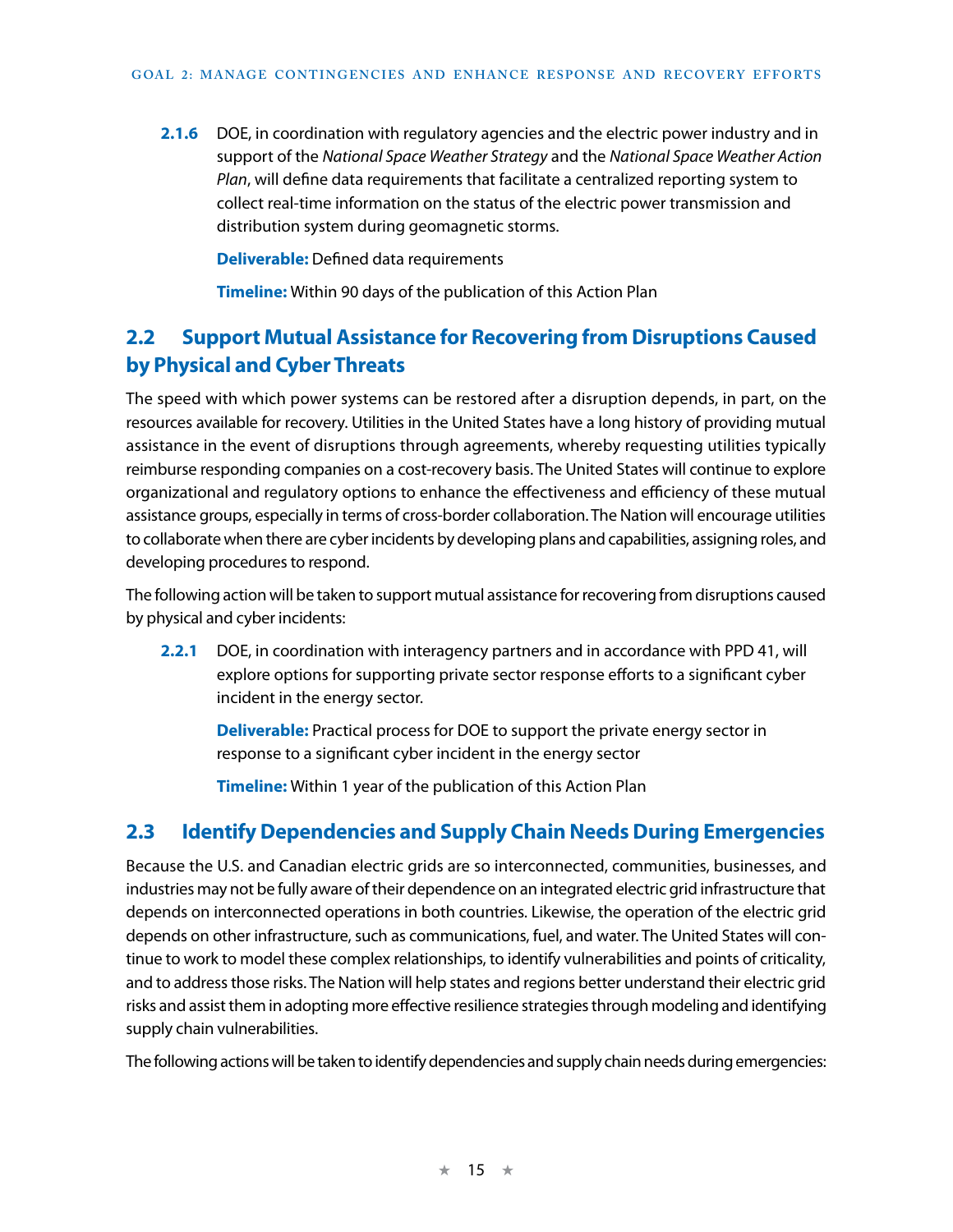**2.3.1** DHS and DOE, in coordination with other agencies, will develop a better understanding of supply chains for emergency replacement equipment and fuels, identifying upstream and downstream impacts.

**Deliverable:** Study identifying supply chain vulnerabilities during an electric grid emergency

**Timeline:** Within 1 year of the publication of this Action Plan

**2.3.2** DOE, in coordination with applicable state energy officials and private sector partners, will conduct a review of state energy assurance plans to account for dependencies and supply chain needs affecting the energy sector and will develop actionable methods for addressing identified gaps and shortfalls.

**Deliverable:** Formal review of state energy assurance plans to identify supply chain and dependency issues

**Timeline:** Within 1 year of the publication of this Action Plan

**2.3.3** DOE, in support of the FAST Act and in coordination with other agencies, will develop a plan to reduce the risk to grid reliability and resilience posed by the loss of critical power transformers due to the impacts of physical or cyber incidents or natural hazards.

**Deliverable:** Technical assessment of the strategic transformer reserve requirements submitted to Congress

**Timeline:** Within 180 days of publication of this Action Plan

## **2.4 Recover and Rebuild**

Recovery does not end as the result of immediate power restoration. Improvements in the electric grid that go beyond restoration of previously existing infrastructure are likely to need approval from state regulatory agencies that have the authority to determine whether rates may be raised or revenues used to cover improvements. The U.S. Government and its partners will explore and study cost-effective proposals to improve resilience during reconstruction after disruptions, including the effects of climate change. The United States will also consider any regulatory changes that are recommended to cover the costs of these improvements.

The following action will be taken to recover and rebuild:

**2.4.1** DOE, in coordination with DHS through FEMA and private industry partners, will explore whether feasible options for providing financial assistance or other incentives to smaller utilities, in particular, are applicable and appropriate to incorporate improvements to energy infrastructure promoting security and resilience beyond the status quo.

**Deliverable:** Feasibility report

**Timeline:** Within 1 year of the publication of this Action Plan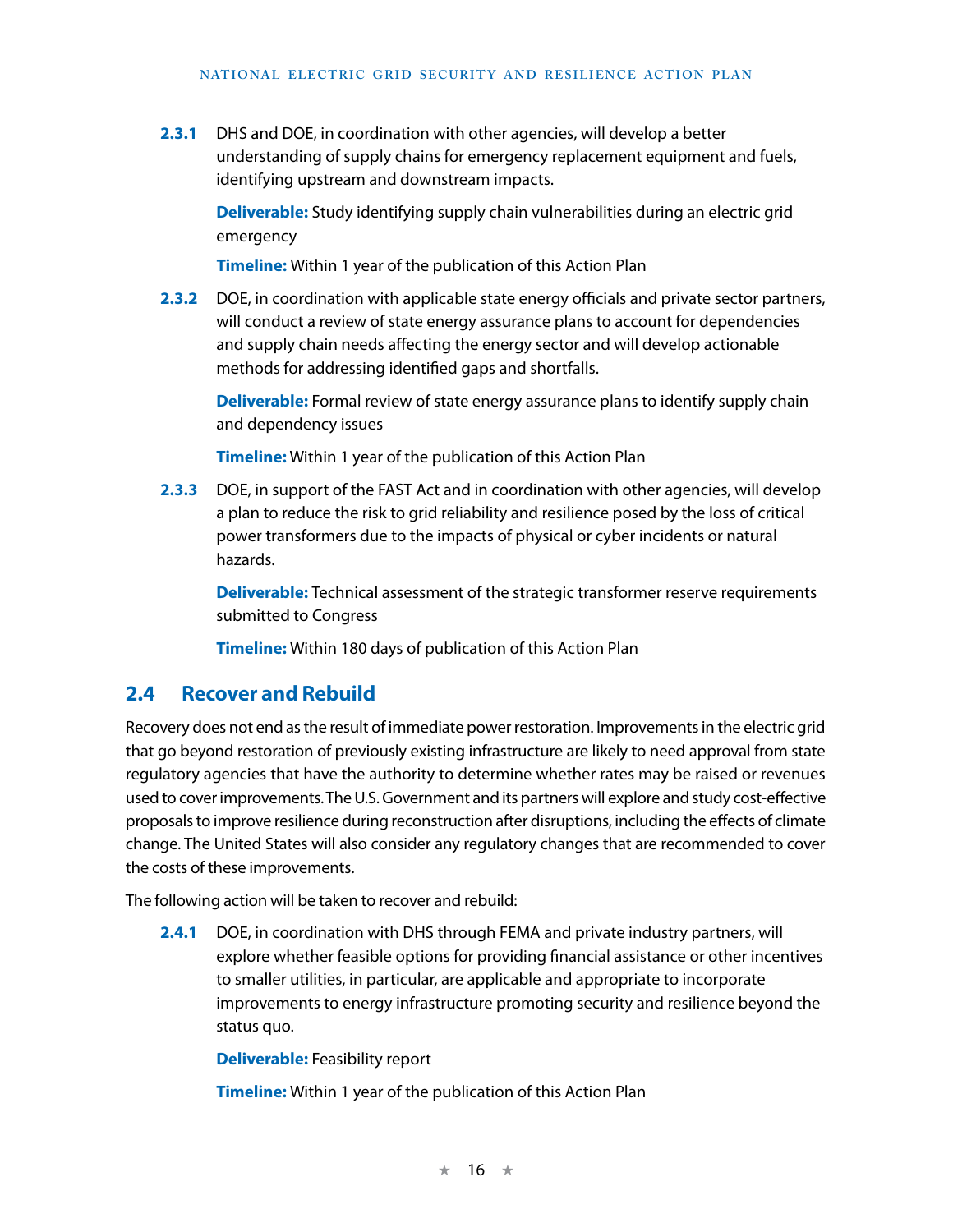

# **Goal 3: Build a More Secure and Resilient Future Electric Grid**

## **Introduction**

The United States and Canada are working to build a more secure and resilient electric grid that is responsive to a variety of threats, hazards, and vulnerabilities. To achieve this, the electric grid will need to be more flexible and agile, with an architecture into which new technologies can be readily incorporated. As the electric grid evolves, the electric grid owners and operators are integrating a variety of approaches to risk management, including more diverse and distributed generation that could provide a more resilient and secure electric grid. Greater use of intermittent sources of power will elevate the role of energy storage systems and enable a more flexible system. In the future, the electric grid will likely draw on new combinations of generation, incorporate evolving energy storage and distribution systems, and accept new technologies, many of which are emerging much more rapidly than the electric grid technologies of the last century. Owners and operators will need to protect the electric grid from new and evolving risks, cyber threats in particular, that stem from such technologies. Utilities have varying levels of resources to make the investments necessary to meet their needs, so incentives that go beyond those provided for by current policy may be needed. In addition, global climate change will increasingly create new stresses to which the electric grid will need to adapt.

The electric grid gains reliability from the development and integration of new technologies, but technology also introduces new potential security vulnerabilities. Expanding networks of sensors are improving the amount, speed, and quality of data generated about the electric grid. With advanced computation and analytics, a more accurate picture of electric grid status is becoming available in real time, providing greater decision capabilities and more reliable automated responses to events. These changes also increase the number of vulnerabilities to cyber incidents.

The United States will pursue the following objectives to achieve the strategic goal of building a more secure and resilient electric grid:

- **3.1.** Understand and Manage New and Evolving Risks from Electric Grid Technologies and Electric Grid Design
- **3.2.** Develop and Deploy Security and Resilience Tools and Technologies
- **3.3.** Integrate Security and Resilience into Planning, Investment, Policy Decision-Making, and Coordination Regarding Cross-Border Grid Integration Between the United States and Canada
- **3.4.** Understand and Mitigate Risks Posed by Climate Change
- **3.5.** Develop a Highly Skilled Workforce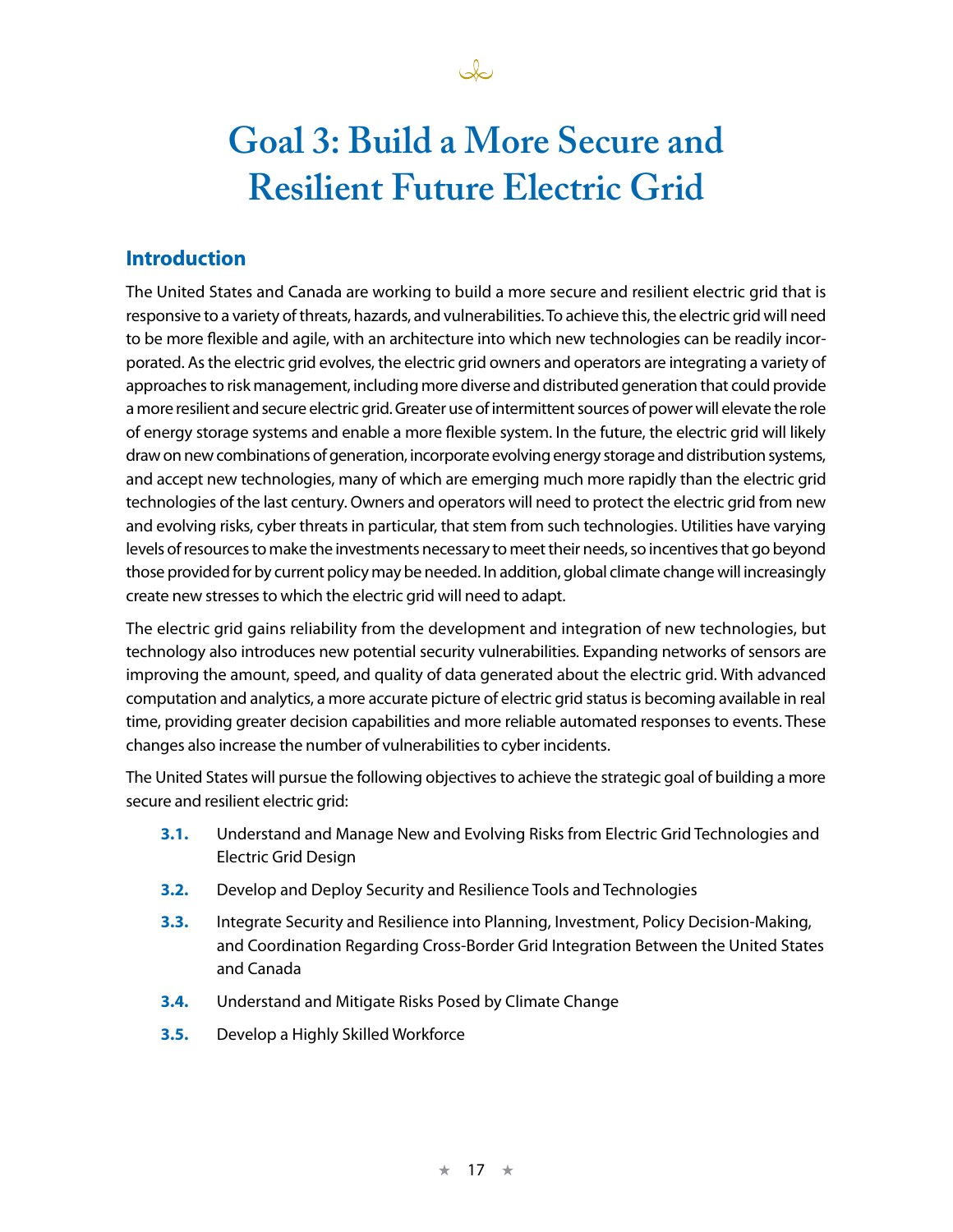# **3.1 Understand and Manage New and Evolving Risks from Electric Grid Technologies and Electric Grid Design**

The electric grid in the United States is encountering new and evolving risks that arise, in part, from the rapid growth of new technologies within and connected to the electric grid. As new sources of energy generation are increasingly incorporated into the electric grid, they drive adaptations in new technologies. In addition, impacts from increasingly severe weather events due to climate change, as well as space-weather and other high-impact events, create the requirement for continuous assessment and design improvements. To the extent possible, the United States will identify, understand, and address these emerging and evolving threats, hazards, and vulnerabilities. The Nation will seek to ensure that continued integration of electric grid and information technology infrastructures is a security benefit despite any new challenges posed by enhanced integration.

The following actions will be taken to understand and manage new and evolving risk from electric grid technologies and electric grid design:

**3.1.1** DOE, in collaboration with DHS and the Electricity Subsector Coordinating Council (ESCC), will facilitate a Resilience Roadmap for the energy sector with milestones out to 2040, with the objective of increased implementation of resilience into U.S. transmission and distribution systems.

**Deliverable:** Resilience Roadmap

**Timeline:** Within 1 year of the publication of this Action Plan

**3.1.2** DOE, through the ESCC and working with ISACs, will continue to facilitate a dialog between key stakeholders in the United States and Canada on best practices to amplify and further augment actionable information to utilities in a timely manner to enable utilities to protect against emerging threats.

**Deliverable:** Working group with key stakeholders

**Timeline:** Ongoing and as needed

**3.1.3** DOE, in coordination with DHS, FERC, other agencies, the ESCC and the Critical Manufacturing Sector Coordinating Council as appropriate, will develop a better understanding of products and infrastructure supply chains related to the electric grid, and their potential vulnerabilities, identifying upstream and downstream impacts. A working group of manufacturers, energy asset owners, and trade associations will be appointed to identify the most pressing concerns within equipment supply chains.

**Deliverable:** Outreach plan on supply chain security issues and a working group report of findings to the manufacturing and energy sector coordinating councils in order to characterize supply chain risks to the electric grid, and to identify best practices for managing such risks.

**Timeline:** Within 180 days of the publication of this Action Plan

**3.1.4** DOE will conduct modeling and testing of grid components to improve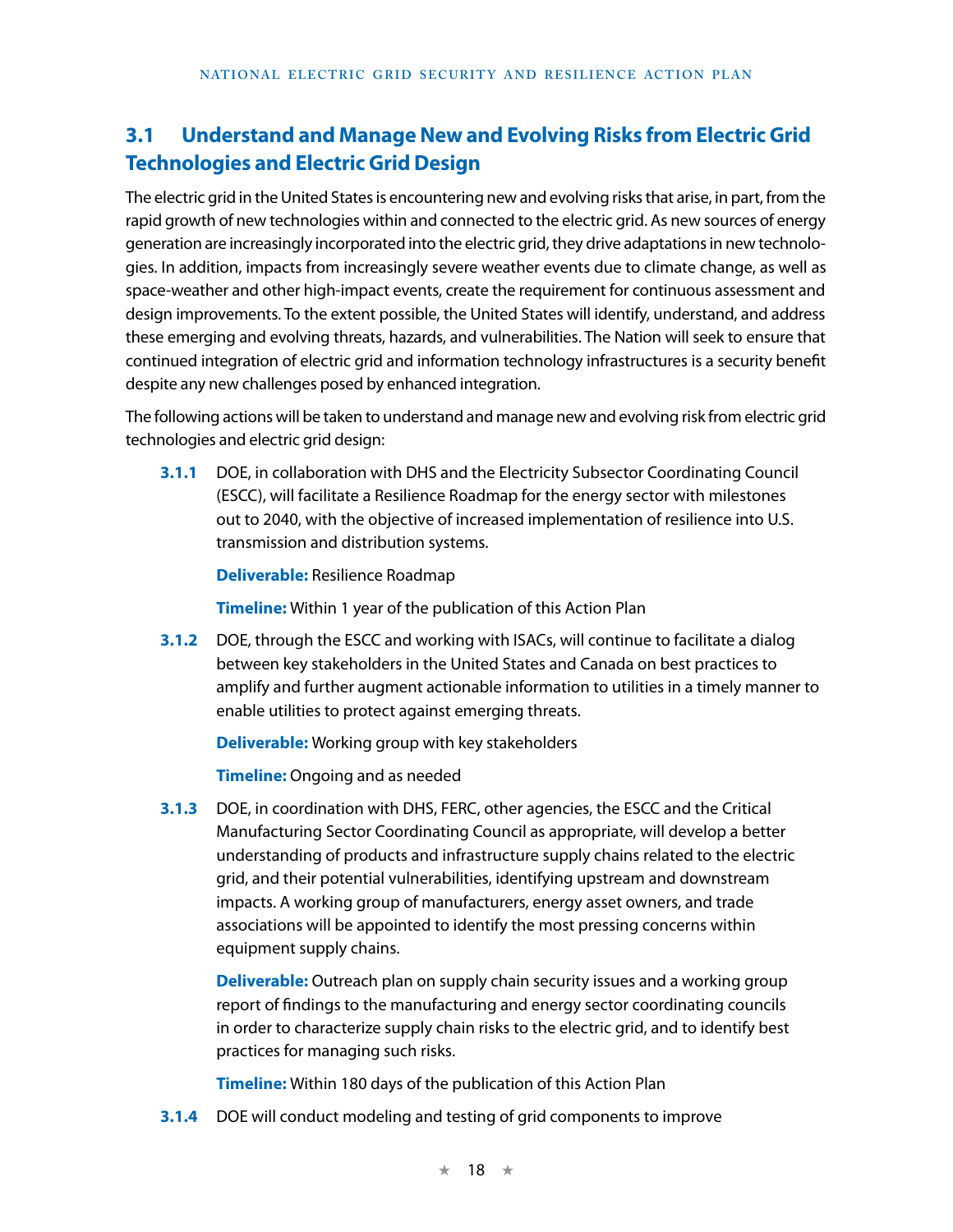understanding of susceptibility to threats, such as EMP and geomagnetic disturbances, in partnership with other agencies, the national laboratories and industry.

**Deliverable:** Report on assessment methodology and results **Timeline:** Within 2 years of the publication of this Action Plan

**3.1.5** DOE, in coordination with DHS, the Department of Commerce, and other agencies and stakeholders in the electricity sector, and in support of the *National Space Weather Strategy* and the *National Space Weather Action Plan*, will develop plans to provide monitoring and data collection systems. The plans will inform a system-wide, real-time view of geomagnetically induced currents (GICs) at the regional level and, to the extent possible, display the status of power generation, transmission, and distribution systems during geomagnetic storms.

**Deliverable:** Plan for national GIC and grid monitoring system and delineation of responsibilities for deployment

#### **Timeline:** Ongoing

**3.1.6** DOE will conduct research and design sensors that will enable detection and monitoring of grid anomalies to enable full integration of networked microgrids, including developing both advanced, secure, low-cost sensors and advanced distribution management system applications.

**Deliverable:** Development of a design support tool that is used by at least one remote community for designing an alternating or direct current microgrid for offgrid applications

**Timeline:** Within 2 years of the publication of this Action Plan

**3.1.7** DOE will facilitate the development by the United States and Canada of a framework for convening stakeholders in states, provinces, and the private sector to improve cross-jurisdictional coordination on mitigation, response, and recovery efforts for a range of threats.

**Deliverable:** Mechanism that outlines regular exchanges to address crossjurisdictional issues

**Timeline:** Within 180 days of the publication of this Action Plan

**3.1.8** DOE will work with the North American SynchroPhasor Initiative and other stakeholders to facilitate a panel to determine industry lessons learned and best practices to detect and mitigate electric grid anomalies.

**Deliverable:** Workshop proceedings that include research, techniques, and best practices to detect and mitigate electric grid anomalies

**Timeline:** Within 180 days of the publication of this Action Plan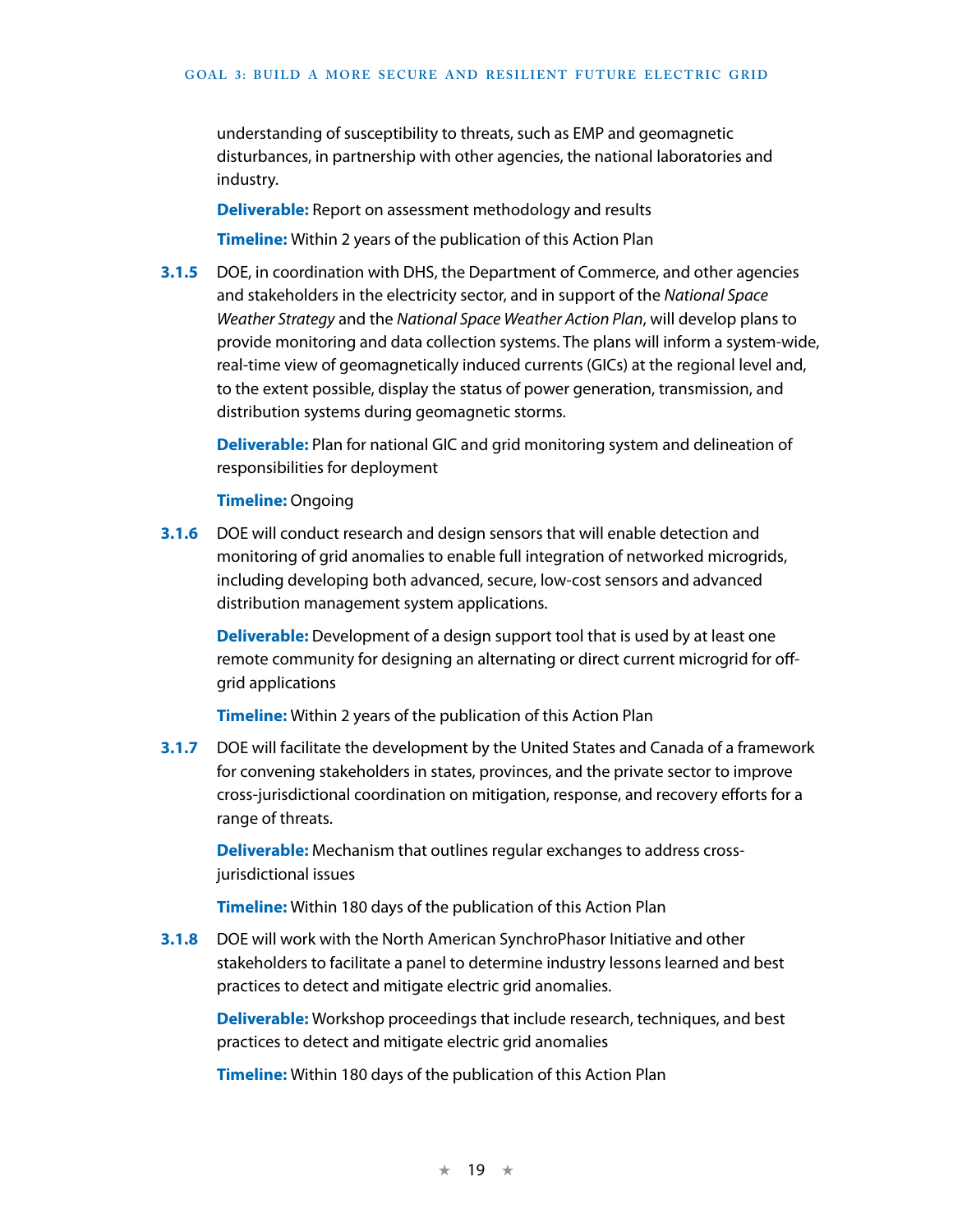# **3.2 Develop and Deploy Security and Resilience Tools and Technologies**

In the context of increased distributed generation, the United States will pursue the technological, institutional, and architectural evolution of the electric grid when it enhances security and resilience. The United States will work with partners to research, identify, develop, assess, and facilitate the adoption of new technologies where they will improve electric grid security and resilience, and explore whether alternative solutions are preferable where new technologies fail to improve security and resilience. The Nation also will work to reduce vulnerabilities to critical, hard-to-construct components like large power transformers by incorporating more robust advanced components and power electronics into next-generation equipment. To achieve an electric grid that is able to heal itself following major disruptions, we will work to develop a system where power flow can be quickly reconfigured, frequencies can be stabilized, and voltages can be controlled. The United States will identify, develop, and facilitate the adoption, where appropriate, of advanced system design tools to mitigate cyber threats in an increasingly decentralized electric system.

The following actions will be taken to develop and deploy security and resilience tools and technologies:

**3.2.1** DOE, in coordination with other agencies as appropriate, will support the development of guidance for electric grid structure and functions to address security and resilience objectives through the application of electric grid architecture.

**Deliverable:** Initial architecture framework under the GMLC

**Timeline:** Within 180 days of the publication of this Action Plan

**3.2.2** DOE, in coordination with other agencies, will develop innovative electric grid modeling approaches that improve computational speeds by several orders of magnitude and validate power system models in real-world environments using realworld data.

**Deliverables:** Tested advanced computational and modeling capabilities, including dynamic operation, real-time analysis, and predictive response to simulate power system behavior in a real-world environment

**Timeline:** Within 2 years of the publication of this Action Plan

**3.2.3** DOE will identify research needs for next-generation electric grid transmission and distribution components to make them more resilient in a future electric grid.

**Deliverable:** Workshop to inform a multi-year program plan

**Timeline:** Within 180 days of the publication of this Action Plan

# **3.3 Integrate Security and Resilience into Planning, Investment, Policy Decision-Making, and Coordination Regarding Cross-Border Electric Grid Integration between the United States and Canada**

Utilities, electric grid operators, and government authorities in the United States have a long history of collaborating on planning for investments and regulatory policy. As the electric grid becomes more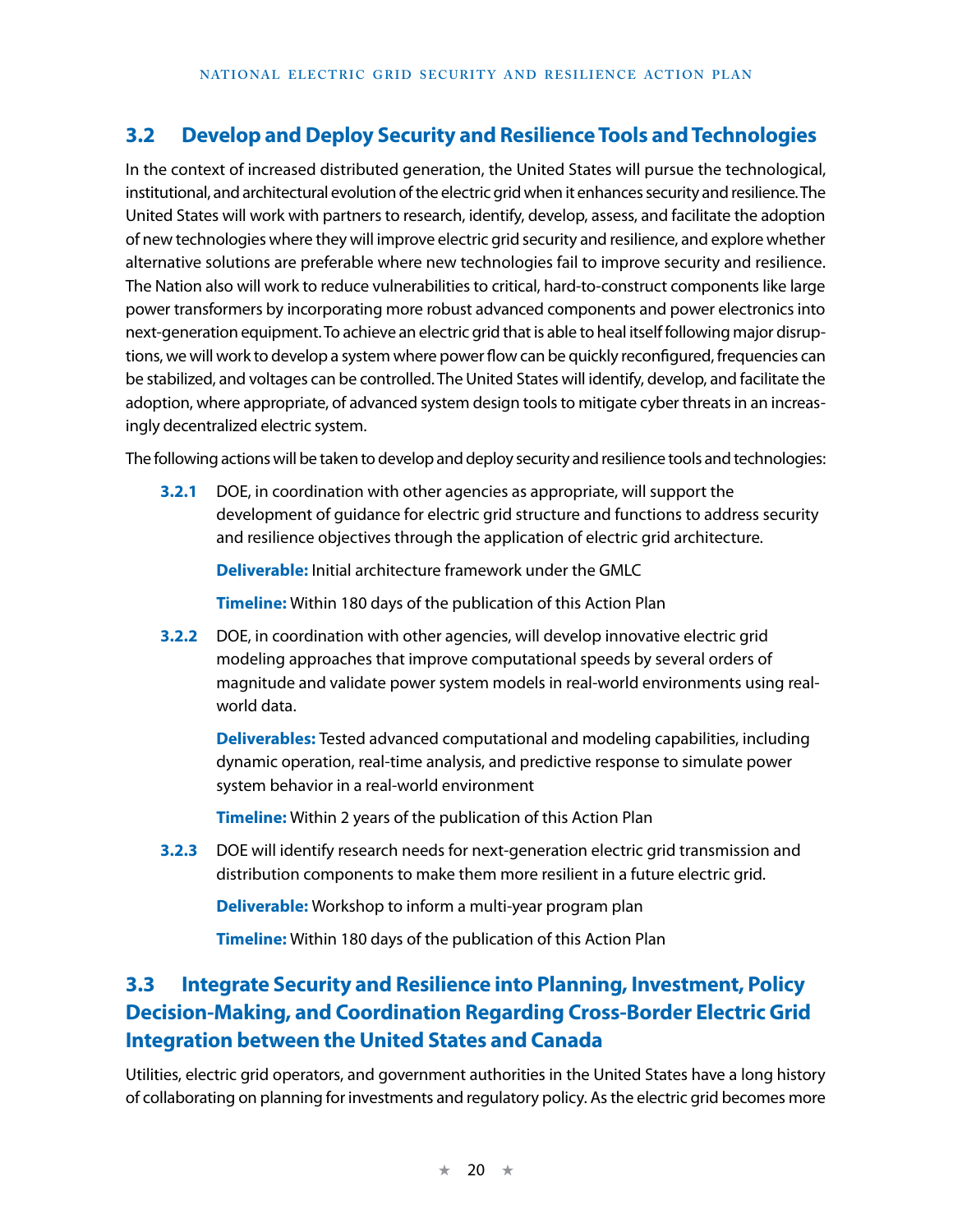agile and multi-directional, and new threats like climate change evolve, institutions will need to enhance their capabilities for modeling and quantitative risk analysis to characterize electric grid threats, hazards, and vulnerabilities more effectively; understand the consequences of loss-of-power events; and support risk-informed decisions. The United States will explore improved mechanisms to value prudent investments for security and resilience adequately and to harmonize security and reliability regulation with the evolving strategic environment for the electric grid. Where current processes are poorly aligned with the goal of improving electric grid security and resilience, the Nation will identify the causes of misalignment and provide information for appropriate adjustments, including through cost recovery.

The following actions will be taken to integrate security and resilience into planning, investment, policy decision-making, and coordination regarding cross-border electric grid integration between the United States and Canada:

**3.3.1** DOE will convene a workshop to examine existing methods and potential advancements in data sharing between utilities and power marketing authorities with respect to planning studies and modeling data.

**Deliverable:** Workshop report that outlines the requirements for and benefits of regional planning studies

**Timeline:** Within 270 days of the publication of this Action Plan

**3.3.2** DOE, in coordination with DOD and other agencies as appropriate, under existing engagements and authorities, will facilitate workshop discussions on microgrids and energy resilience with utilities, sharing lessons learned and modeling techniques.

#### **Deliverable:** Workshop report

**Timeline:** Within 120 days of the publication of this Action Plan

**3.3.3** DOE will facilitate a discussion with FERC, NERC, and other organizations as appropriate, such as the National Association of Regulatory Utility Commissioners, to provide technical assistance and identify and encourage approaches that include security and resilience considerations into cost recovery criteria for the electric grid.

**Deliverable:** Report outlining consistent methods of cost recovery and investment planning among Federal, state, and regional entities

**Timeline:** Within 1 year of the publication of this Action Plan

**3.3.4** DOE will facilitate studies on the effects of Distributed Energy Resources (DER) on the electric grid to increase resilience.

**Deliverable:** GMLC analysis of DER effects

**Timeline:** Within 180 days of the publication of this Action Plan

**3.3.5** DOE will conduct a study into the backup methods of communication currently used by generation and transmission operators and balancing authorities. The study will include recommendations for effective communications during natural disasters and other emergencies.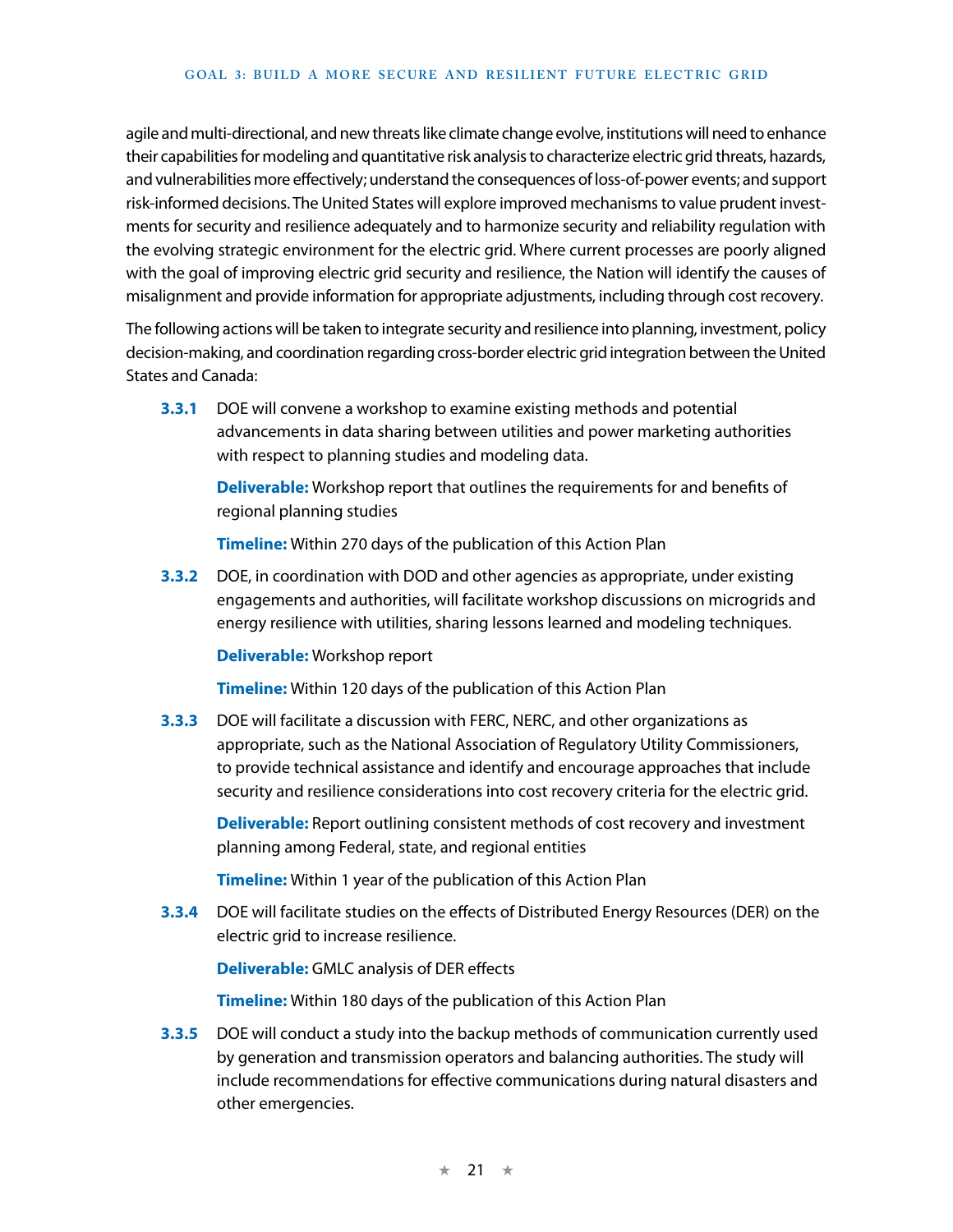**Deliverable:** Report on backup methods of communication with recommendations

**Timeline:** Within 1 year of the publication of this Action Plan

**3.3.6** DOE and DHS will develop a plan for conducting stakeholder outreach through workshops with municipal utilities and cooperatives to understand their unique security and resilience challenges, and will provide technical assistance on incorporating security and resilience into their planning and operational practices.

**Deliverables:** Two regional technical assistance workshops

**Timeline:** Within 180 day of the publication of this Action Plan

**3.3.7** The United States Department of Agriculture (USDA) Rural Utilities Service, in coordination with DOE, will support existing and new developments in future electric grid security and resilience, including renewables, "smart-grid" technology, energy efficiency and effectiveness, hardening and redundancy improvements, cost containment, system delivery flexibility, climate change solutions for flooding and wildfires, and sustainable solutions of reliable electricity and transmission.

**Deliverables:** Continued investment in U.S. rural electric infrastructure and development of effective performance measurements

**Timeline:** Ongoing

## **3.4 Understand and Mitigate Risks Posed by Climate Change**

As global temperatures rise, wildfires, drought, and high demand for electricity put stress on the energy infrastructure. Severe weather is a leading cause of power outages and fuel supply disruption and the principal contributor to an observed increase in the duration of U.S. power outages since 2000. Climate change is projected to cause an increase in the frequency, duration, and intensity of many types of extreme weather. The United States will support research and innovation through new or existing initiatives that will make our electric grid more flexible and more efficient as we work toward a cleaner, more climate-resilient energy system.

The following actions will be taken to understand and mitigate risks posed by climate change:

**3.4.1** DOE, in coordination with other agencies and stakeholders, including through the Partnership for Energy Sector Climate Resilience, will continue to encourage and facilitate enhanced resilience planning and implementation through the electricity sector.

**Deliverables:** Publication of best practices for utilities to conduct vulnerability selfassessments and develop plans for enhanced climate resilience and of resilience planning guides and synthesis reports to summarize related materials developed by partners.

**Timeline:** Ongoing.

**3.4.2** DOE and DHS, in coordination with other agencies per the Presidential Memorandum,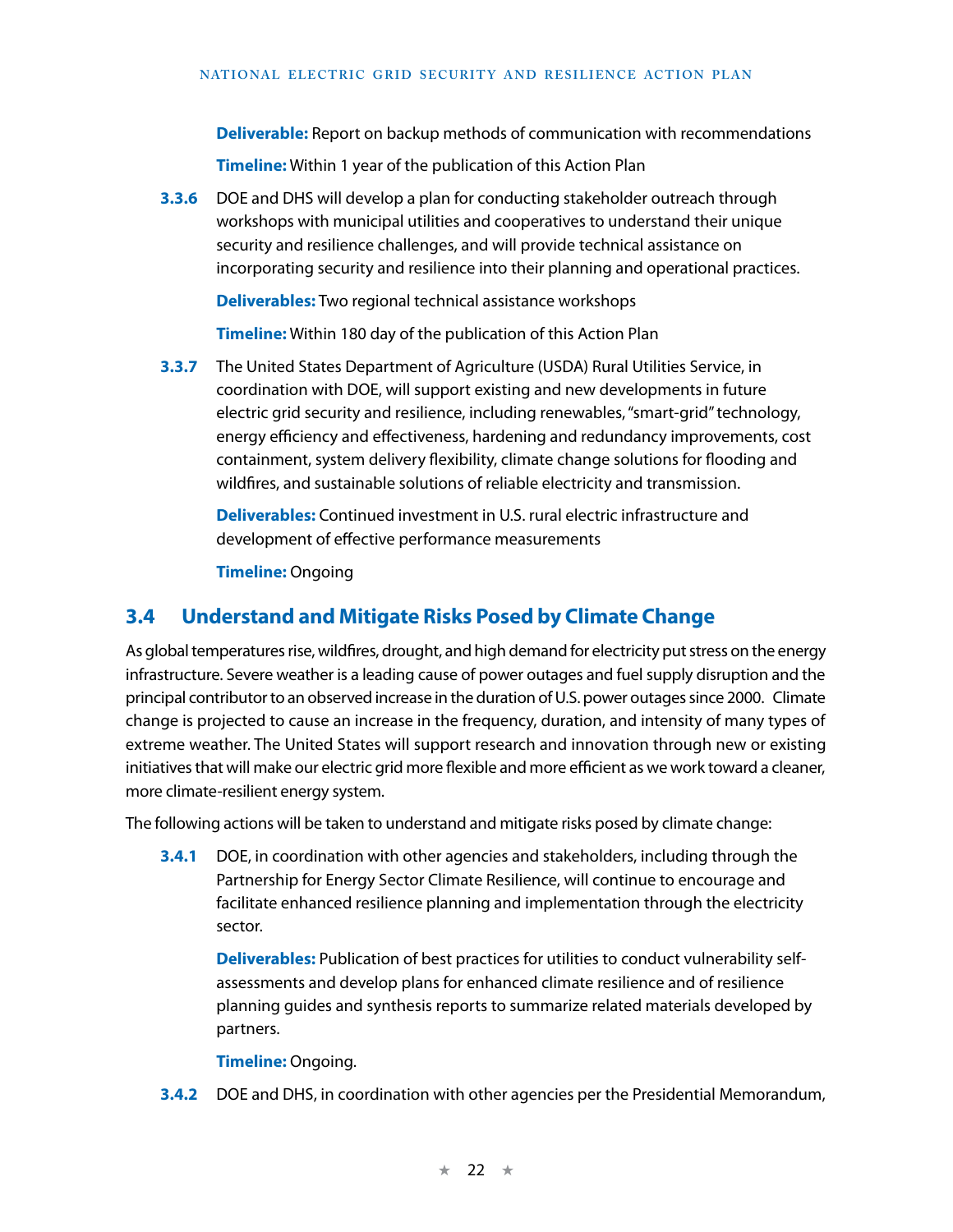"Climate Change and National Security," issued on September 21, 2016, will develop an Action Plan to identify specific steps that are required to perform the Climate and National Security Working Group's functions. The Action Plan shall also include specific objectives, milestones, timelines, and identification of agencies responsible for completion of all actions described therein.

**Deliverable:** Action Plan that supports the objectives of the Presidential Memorandum "Climate Change and National Security"

**Timeline:** Within 90 days of the publication of the Presidential Memorandum

### **3.5 Develop a Highly Skilled Workforce**

As the electric grid system evolves and new threats emerge, the United States, in coordination with industry and academia, will strive to advance the training and education of next-generation workers. The Nation will work to address the gap created by the retirement of existing highly skilled workers. We will also help ensure awareness of future employment opportunities to prepare for work in this sector.

The following action will be taken to develop a highly skilled workforce:

**3.5.1** DOE and DHS will work with key U.S. interagency partners and the ESCC to develop standardized curricula and training materials for utilities to educate their workforces on protection against a range of emerging threats

**Deliverable:** A webinar and an online resource that provides training materials to utilities for workforce development

**Timeline:** Within 240 days of the publication of this Action Plan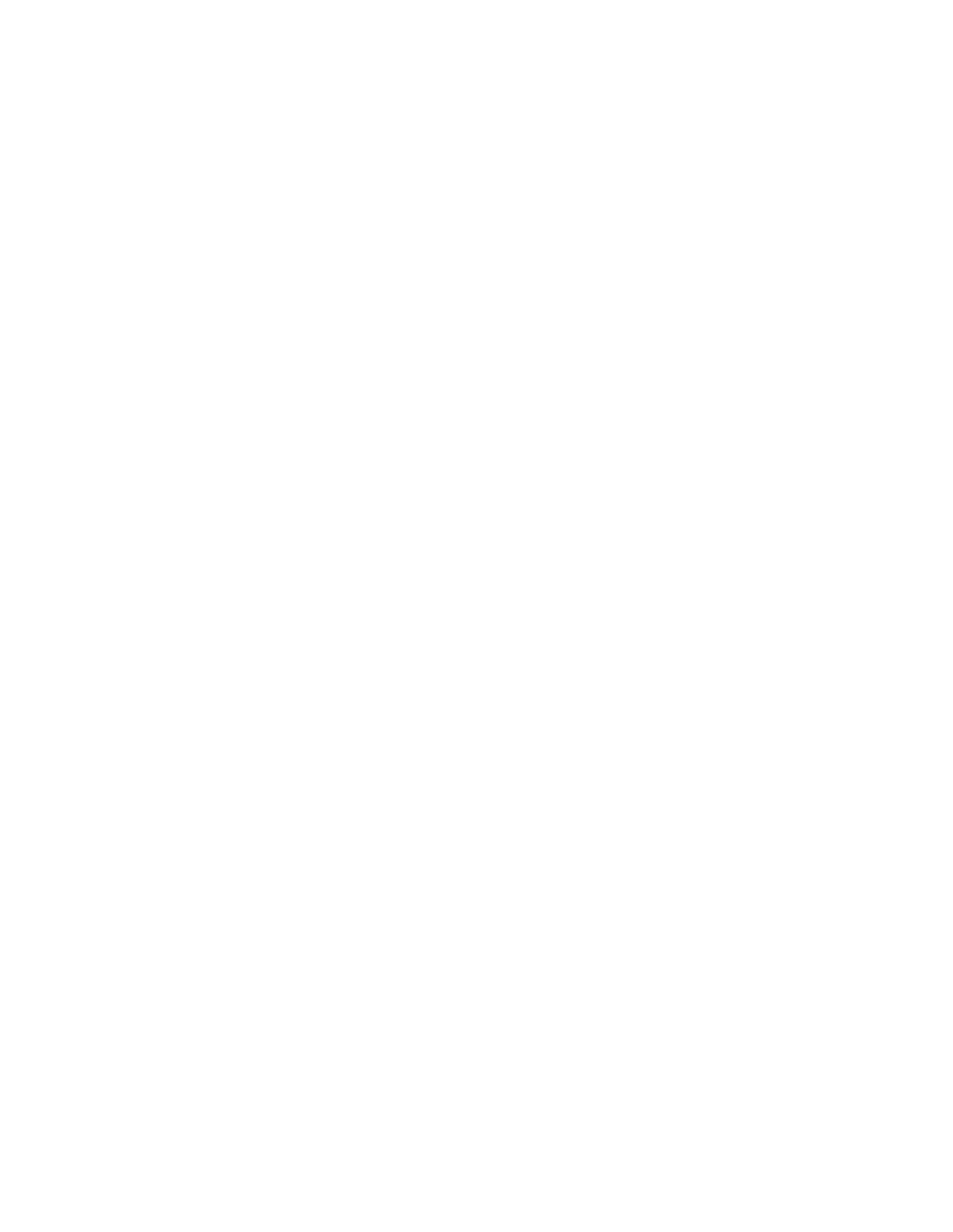# **Conclusion**

نكك

A robust, secure, and resilient electric grid is essential to serving the needs of the public in terms of health and safety, economic security, and national security. A physical incident, cyber incident, or natural event affecting the electric grid can be potentially catastrophic for our way of life. A security mechanism that works today may not be effective tomorrow—the ways and means of threats and hazards constantly change, whether by design of a cyber incident or through unpredicted climate trends. Electric grid stakeholders must prepare for disruptive events and continue to work to address the potential threats, hazards, and vulnerabilities in the systems they manage.

In accordance with this Action Plan, Federal Government agencies will continue to work with utility owners and operators and with SLTT governments to maintain preparedness, obtain predictive information, and protect vulnerabilities. Based on the significance of critical infrastructure, such as the electric grid, in broader national and economic security strategies, it is in the interest of the Federal Government to ensure updates and adaption to evolving and emerging risks. To fulfill the Federal vision for energy grid security and resilience, as the very nature of the electric grid itself continues to evolve, establishing and maintaining security measures for the electric grid will continue to require a significant dedication of resources from all participants. The electric grid transcends political and geographic boundaries, and its operations shift based on demand or availability of natural resources. The United States shares responsibility with Canada for making every reasonable effort to fulfill our commitment to the electricity system of the 21st century.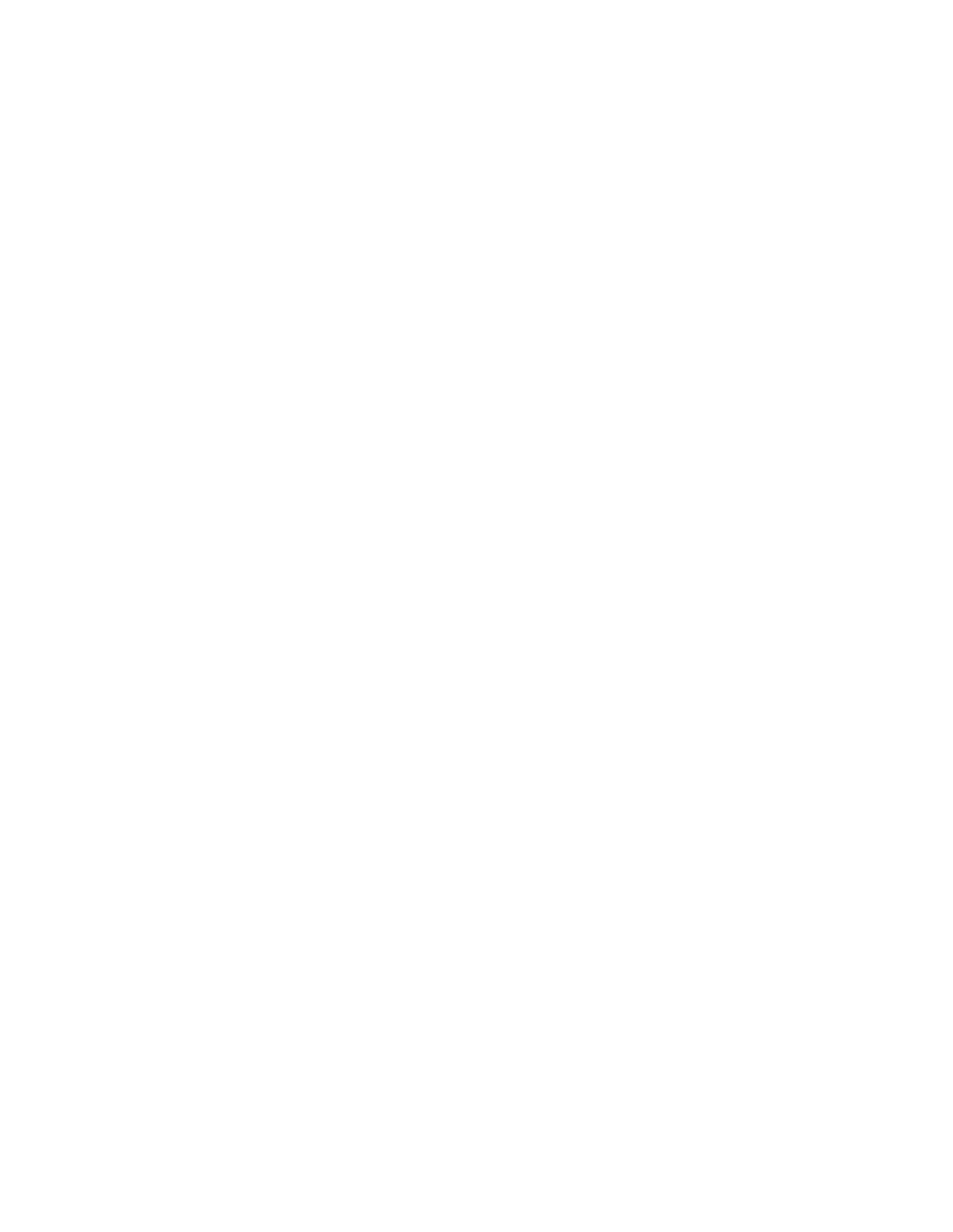# **Bibliography**

- Department of Energy. "Launch of the Grid Modernization Laboratory Consortium." Last updated November 17, 2014. http://energy.gov/articles/launch-grid-modernization-laboratoryconsortium.
- Department of Energy. Office of Electricity Delivery and Energy Reliability. *Insurance as a Risk Management Instrument for Energy Infrastructure Security and Resilience*. 2013.
- Department of Homeland Security. "National Infrastructure Protection Plan." Last updated June 16, 2015. https://www.dhs.gov/national-infrastructure-protection-plan.
- Executive Office of the President (EOP). "Principles for Federal Engagement in Standards Activities to Address National Priorities." EOP Memorandum M-12-08. January 17, 2012.

––––––––.*U.S. Open Data Action Plan*. Washington, DC: EOP, May 9, 2014.

Executive Order 13636. "Improving Critical Infrastructure Cybersecurity." February 12, 2013.

- Executive Order 13653. "Preparing the United States for the Impacts of Climate Change." November 1, 2013.
- Executive Order 13744. "Coordinating Efforts to Prepare the Nation for Space Weather Events." October 13, 2016.
- Federal Emergency Management Agency (FEMA). "Emergency Support Function 15: Standard Operating Procedures." Last updated August 21, 2014.
- ––––––––."National Planning Frameworks." Last updated March 19, 2015. [www.fema.gov/national](http://www.fema.gov/national-planning-frameworks)[planning-frameworks.](http://www.fema.gov/national-planning-frameworks)
- ––––––––. "National Preparedness Goal." Last updated March 19, 2015. [www.fema.gov/national](https://www.fema.gov/national-preparedness-goal)[preparedness-goal](https://www.fema.gov/national-preparedness-goal).
- ––––––––. "Whole Community." Last updated June 10, 2016. https://www.fema.gov/wholecommunity
- ––––––––. *A Whole Community Approach to Emergency Management: Principles, Themes, and Pathways for Action*. FDOC 104-008-1. December 2011.
- ICF International, "Electric Grid Security and Resilience: Establishing a Baseline for Adversarial Threats." June 2016.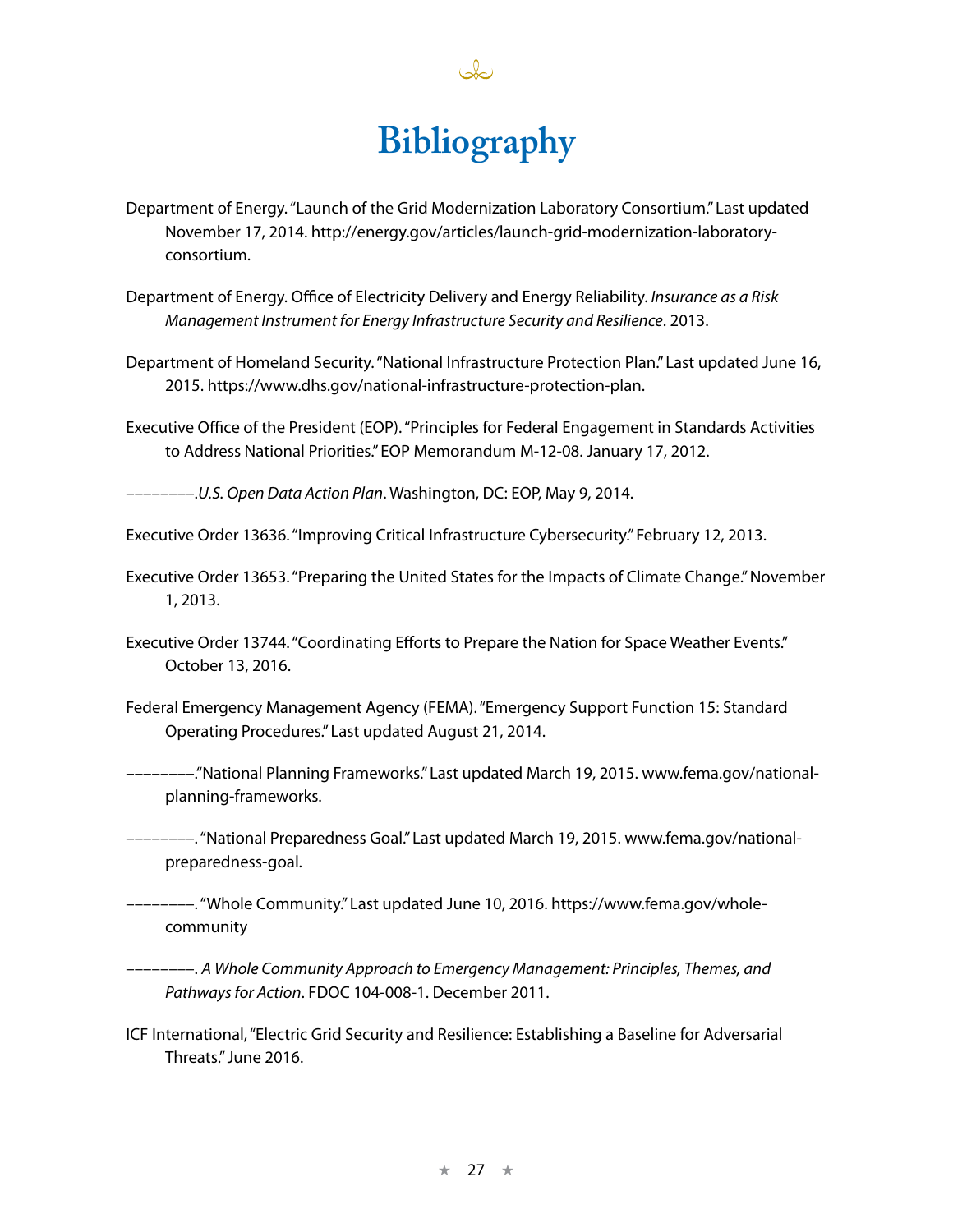#### NATIONAL ELECTRIC GRID SECURITY AND RESILIENCE ACTION PLAN

National Science and Technology Council (NSTC). National Space Weather Strategy. Washington, DC: OSTP. October 2015.

---------. National Space Weather Action Plan. Washington, DC: OSTP, October 2015.

Office of Management and Budget (OMB). "Federal Participation in the Development and Use of Voluntary Consensus Standards and in Conformity Assessment Activities." OMB Circular A-119. Washington, DC: OMB, February 10, 1998.

Presidential Memorandum, "Climate Change and National Security." September 21, 2016.

Presidential Policy Directive 8. "National Preparedness." March 30, 2011.

Presidential Policy Directive 21. "Critical Infrastructure Security and Resilience." February 12, 2013.

Presidential Policy Directive 41. "United States Cyber Incident Coordination." July 26, 2016.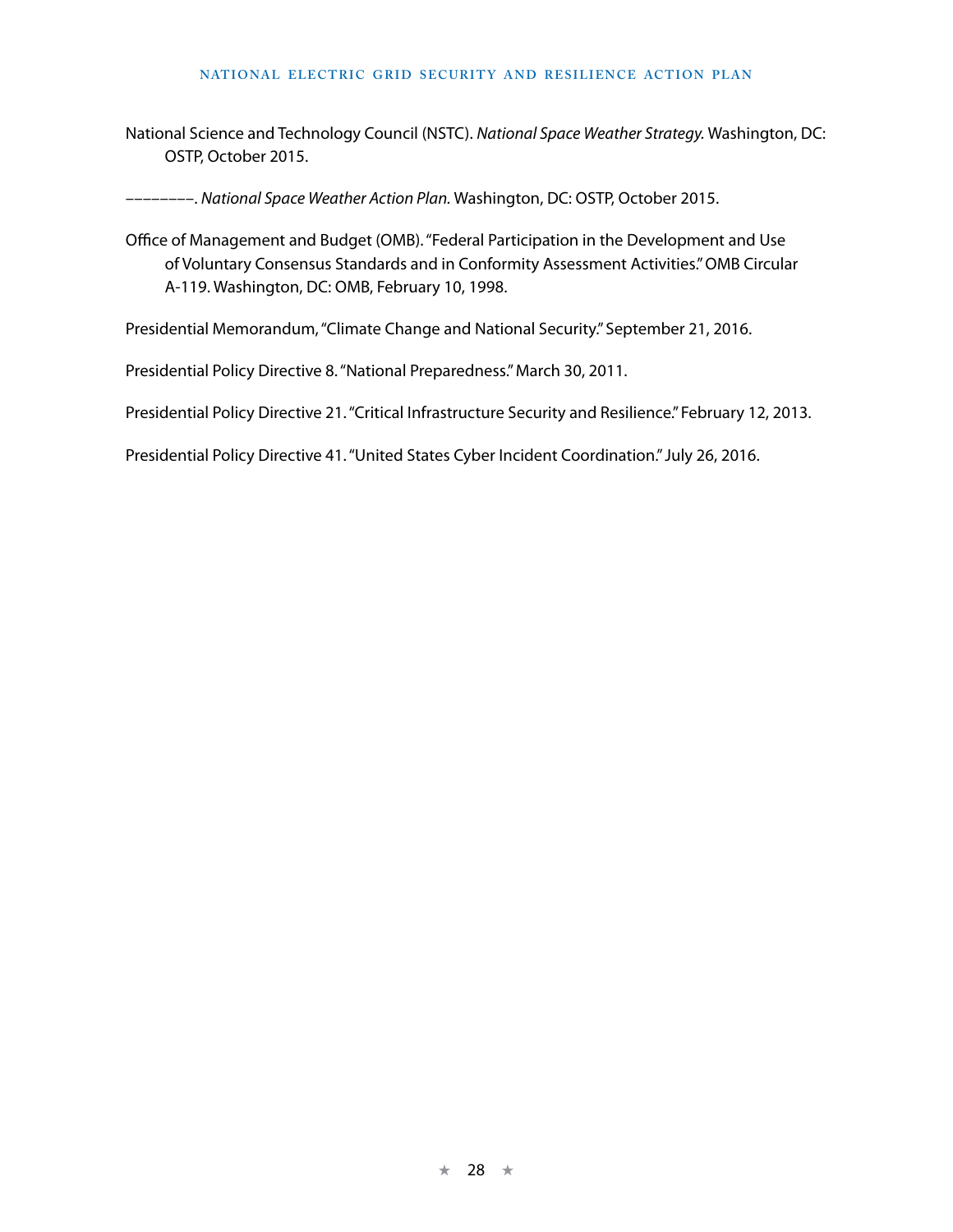# **Abbreviations**

 $\sqrt{2}$ 

| AIS          | <b>Automated Indicator Sharing</b>                            |
|--------------|---------------------------------------------------------------|
| <b>CISCP</b> | Cyber Information Sharing and Collaboration Program           |
| <b>CRISP</b> | <b>Cybersecurity Risk Information Sharing Program</b>         |
| <b>CRR</b>   | <b>Cyber Resilience Review</b>                                |
| <b>CSET</b>  | <b>Cybersecurity Evaluation Tool</b>                          |
| DBT          | Design Basis Threat                                           |
| <b>DER</b>   | <b>Distributed Energy Resources</b>                           |
| <b>DHS</b>   | Department of Homeland Security                               |
| <b>DOD</b>   | Department of Defense                                         |
| <b>DOE</b>   | Department of Energy                                          |
| <b>DOJ</b>   | Department of Justice                                         |
| E-ISAC       | Electricity Information Sharing and Analysis Center           |
| ECS          | <b>Enhanced Cybersecurity Services</b>                        |
| <b>EGCC</b>  | <b>Energy Sector Government Coordinating Council</b>          |
| EMP          | electromagnetic pulse                                         |
| EPRI         | <b>Electric Power Research Institute</b>                      |
| ES-C2M2      | Electricity Subsector Cybersecurity Capability Maturity Model |
| <b>ESCC</b>  | <b>Electricity Subsector Coordinating Council</b>             |
| <b>FAST</b>  | <b>Fixing America's Surface Transportation</b>                |
| FBI          | Federal Bureau of Investigation                               |
| FEMA         | Federal Emergency Management Agency                           |
| <b>FERC</b>  | <b>Federal Energy Regulatory Commission</b>                   |
| <b>FLASH</b> | FBI Liaison Alert System                                      |
| <b>FIOP</b>  | Federal Interagency Operations Plan                           |
| GIC          | geomagnetically induced current                               |
| <b>GMLC</b>  | Grid Modernization Laboratory Consortium                      |
| <b>HHS</b>   | Department of Health and Human Services                       |
|              |                                                               |

ICS-CERT Industrial Control Systems Cyber Emergency Response Team